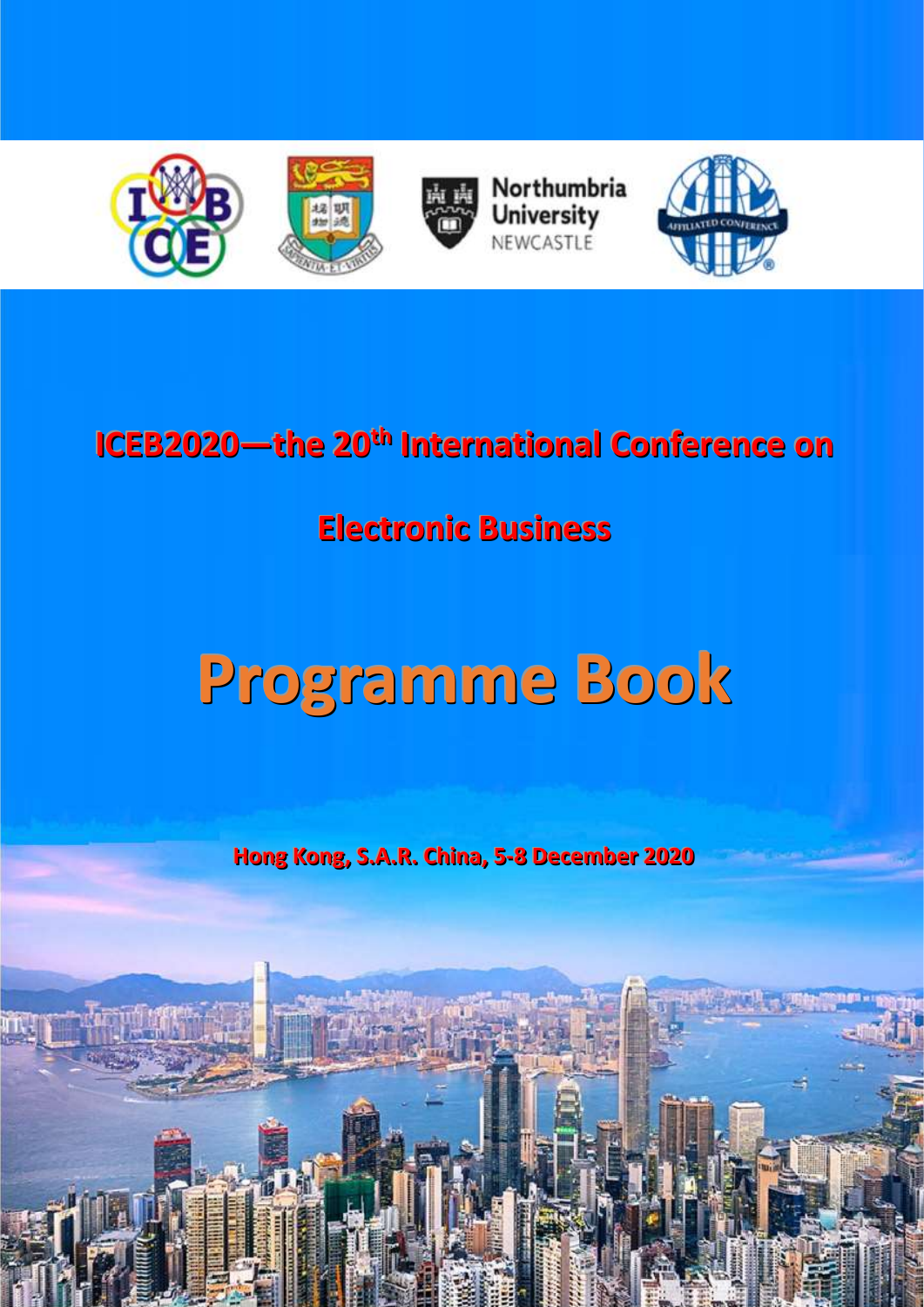### **Welcome Message**





Welcome to the very first International Conference on Electronic Business (ICEB 2020) virtual conference. Celebrating its 20th anniversary, the ICEB is held virtually this year by the University of Hong Kong, S.A.R. of China. The theme of this year's Conference is "*Electronic Business under COVID-19 Pandemic*". We received 71 submissions and 54 papers were accepted into the final program that consisted of 19 sessions. The topic areas of the papers in this conference include artificial intelligence, big data, blockchain, COVID-19 issues, E-collaboration, E-commerce, E-education, E-innovation, E-marketing, E-SCM, E-sustainability, IoT, social commerce, technological issues, and user behaviors, etc.

In the conference, we have scheduled four keynote speakers (in sequence of appearance): Prof. Patrick Y.K. Chau, the Chief Editor of *Information and Management*; Prof Dorothy E. Leidner, the Chief Editor of *Journal of Association for Information Systems*; Prof. Christy Cheung, the Chief Editor of *Internet Research*; Prof. Fred Phillips, the Chief Editor of *Technological Forecasting and Social Change.* Because of the COVID-19 pandemic, all keynote speeches and presentations are delivered with the ZOOM software in two virtual meeting rooms. Unlike the previous years conducted in one day, the keynote speeches this year are scheduled across three days considering the time zone differences of the speakers in the U.S. Presentation sessions are also scheduled in a way that authors on the other continents are able to attend the meetings between 9 AM and 9 PM time frame.

The annual conference of ICEB is an excellent opportunity for the scholars like you and me to share research ideas and get informed about the latest development in the fields. We could meet leading scholars from around the world to establish a research network and engage in future collaborations. In this conference, there are 55 registered scholars from 15 countries or regions, including Australia, China, Germany, Hong Kong, Ireland, Lithuania, Malaysia, New Zealand, Portugal, Saudi Arabia, Singapore, Taiwan,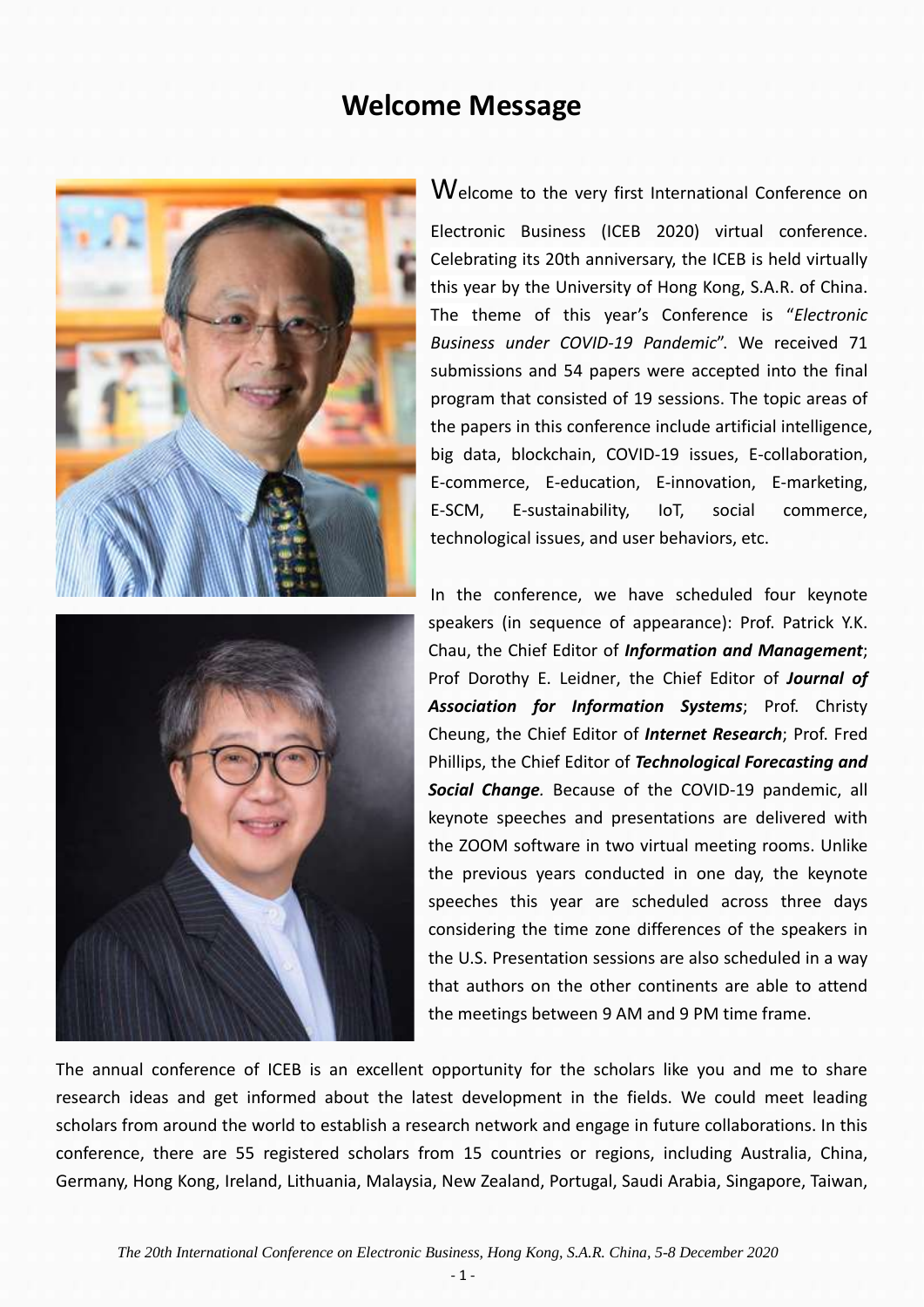Thailand, UAE, UK, USA. This year, the Best Paper Award Committee had selected 4 top-quality papers to receive the awards.

Finally, on behalf of the entire Conference Committee, we thank you all very much for participating in ICEB 2020 virtual conference, without you the conference it will not be successful. We also thank all the speakers, presenters, reviewers, the program committee members, Best Paper Award committee members, and session chairs, who all have contributed their time and effort to this conference. Special thanks go to our conference secretariat, Ms. Queenie Shek, two office colleagues and two IT staffs from the University of Hong Kong, who had provided the administrative and technical support to execute the ZOOM conference events tirelessly and effectively. Also, to Northumbria University, we thank Dr. Honglei Li and her colleagues to manage the payment gateway. Last but not least, we thank you all for preparing and sharing your research findings in the meetings and look forward to seeing you again in ICEB 2021 in Bangkok.

Sincerely yours,

Eldon Y. Li

Eldon Y. Li ICEB Honorary President Distinguished Scholar National Chung Cheng University, Taiwan Chair Professor Tongji University, China

Benjamin Yen

Benjamin Yen ICEB 2020 Conference Co-Chair Associate Professor The University of Hong Kong, S.A.R., China

December 2020 in Hong Kong, S.A.R., China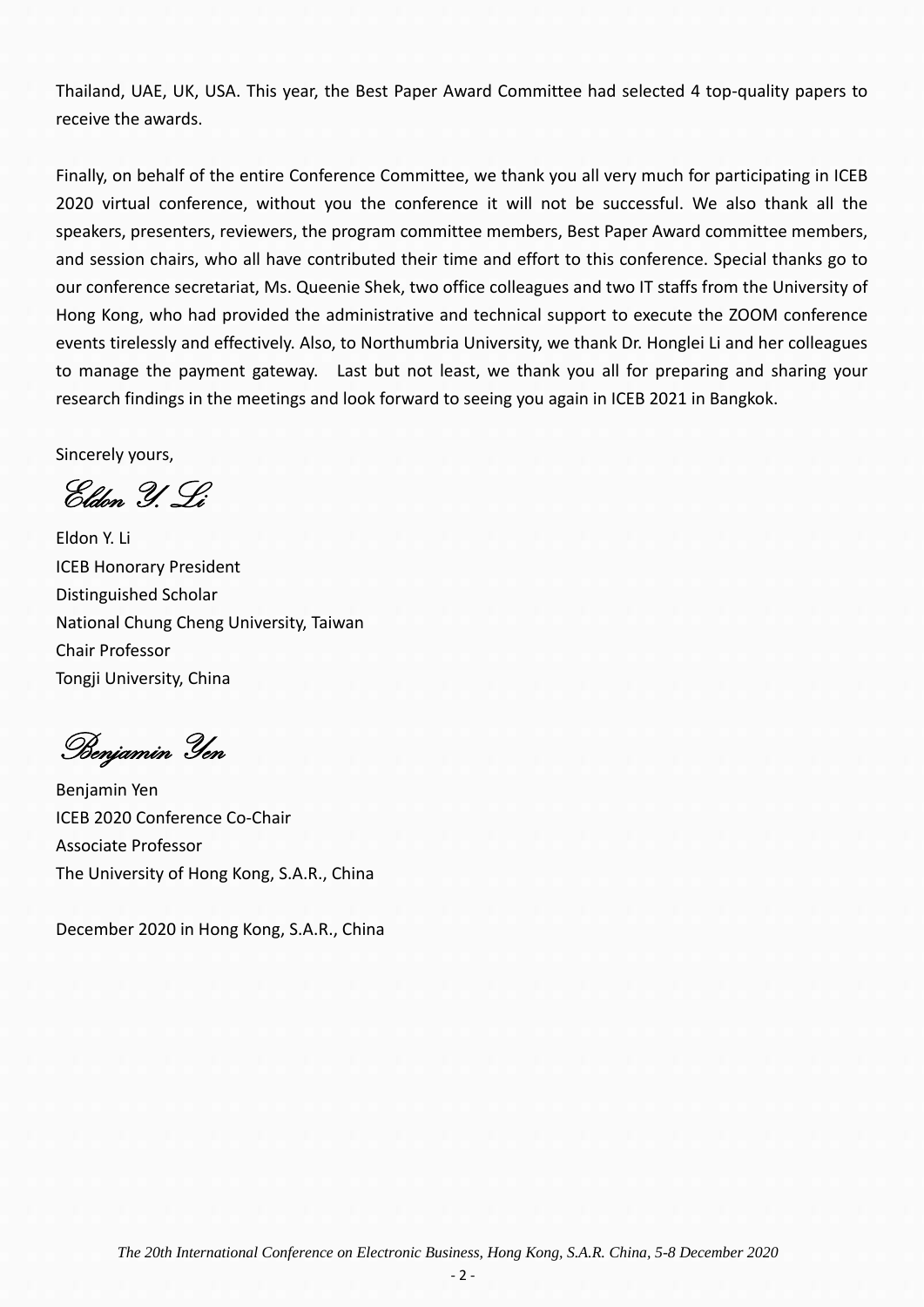### **ICEB 2020 Officers**

| President: Xudong Luo                             | <b>Guangxi Normal University</b>    | China        |
|---------------------------------------------------|-------------------------------------|--------------|
| Immediate-Past President: Kathy Shen              | University of Wollongong            | Dubai        |
| President-Elect: Honglei Li                       | Northumbria University              | UK.          |
| Conference Chair: Benjamin Yen                    | The University of Hong Kong         | S.A.R. China |
| Conference Co-Chair-Elect: Peter Ractham          | <b>Thammasat University</b>         | Thailand     |
| Treasurer: Waiman Cheung                          | The Chinese University of Hong Kong | S.A.R. China |
| Executive Director: Benjamin Yen                  | The University of Hong Kong         | S.A.R. China |
| Director of Information Systems: Larry F.K. Chang | <b>Fang Chia University</b>         | Taiwan       |
| Honorary President: Eldon Y. Li                   | National Chung Cheng University     | Taiwan       |

### **China Chapter Representatives:**

### **Regional V.P.:**

| <b>Guangxi Normal University</b>    | China        |
|-------------------------------------|--------------|
| University of Wollongong            | Dubai        |
| Northumbria University              | UK           |
| The University of Hong Kong         | S.A.R. China |
| <b>Thammasat University</b>         | Thailand     |
| The Chinese University of Hong Kong | S.A.R. China |
| The University of Hong Kong         | S.A.R. China |
| <b>Fang Chia University</b>         | Taiwan       |
| National Chung Cheng University     | Taiwan       |
| Tongji University                   | China        |

China

**President: Xiang Li** Beijing University of Chemical **Technology** *Secretary-General*: Yaodong Ni University of International Business and Economics

At Large: Baoding Liu **Tsinghua University** China At Large: Cooper C.Y. Ku **National Chiao Tung University** Taiwan At Large: Kwok Kee Wei National University of Singapore Singapore *At Large:* Qiang Ye **Harbin Institute of Technology** China At Large: Hsinlu Chang National Chengchi University Taiwan Australia: John Hamilton **James Cook University** Australia *Australia*: Sim Kim Lau **New Australia** University of Wollongong **Australia** *China*: Liming Yao Sichuan University China **China: Wayne Huang The China** Xi'an Jiaotong University China **France: Michel De Rougemont Communisty Paris II France: Michel De Rougemont Communisty Paris II** *Hong Kong*: Christy Cheung **Hong Kong Baptist University** S.A.R. China *Hong Kong*: Timon C. Du Chinese University of Hong Kong S.A.R. China *Lebanon*: Abbas Tarhini Lebanese American University Lebanon *Lithuania*: Elena Vitkauskaite Kaunas University of Technology Lithuania *Malaysia*: Pei-Lee Teh Monash University Malaysia *New Zealand*: Ravi S. Sharma **Canterbury Business School** New Zealand **Saudi Arabia: Ibrahim M. Al-Jabri King Fahd University of Petroleum** and Minerals Saudi Arabia **Singapore: Chong Guan Singapore University of Social Singapore University of Social Sciences** Singapore **Singapore: Yan Li** ESSEC Business School Singapore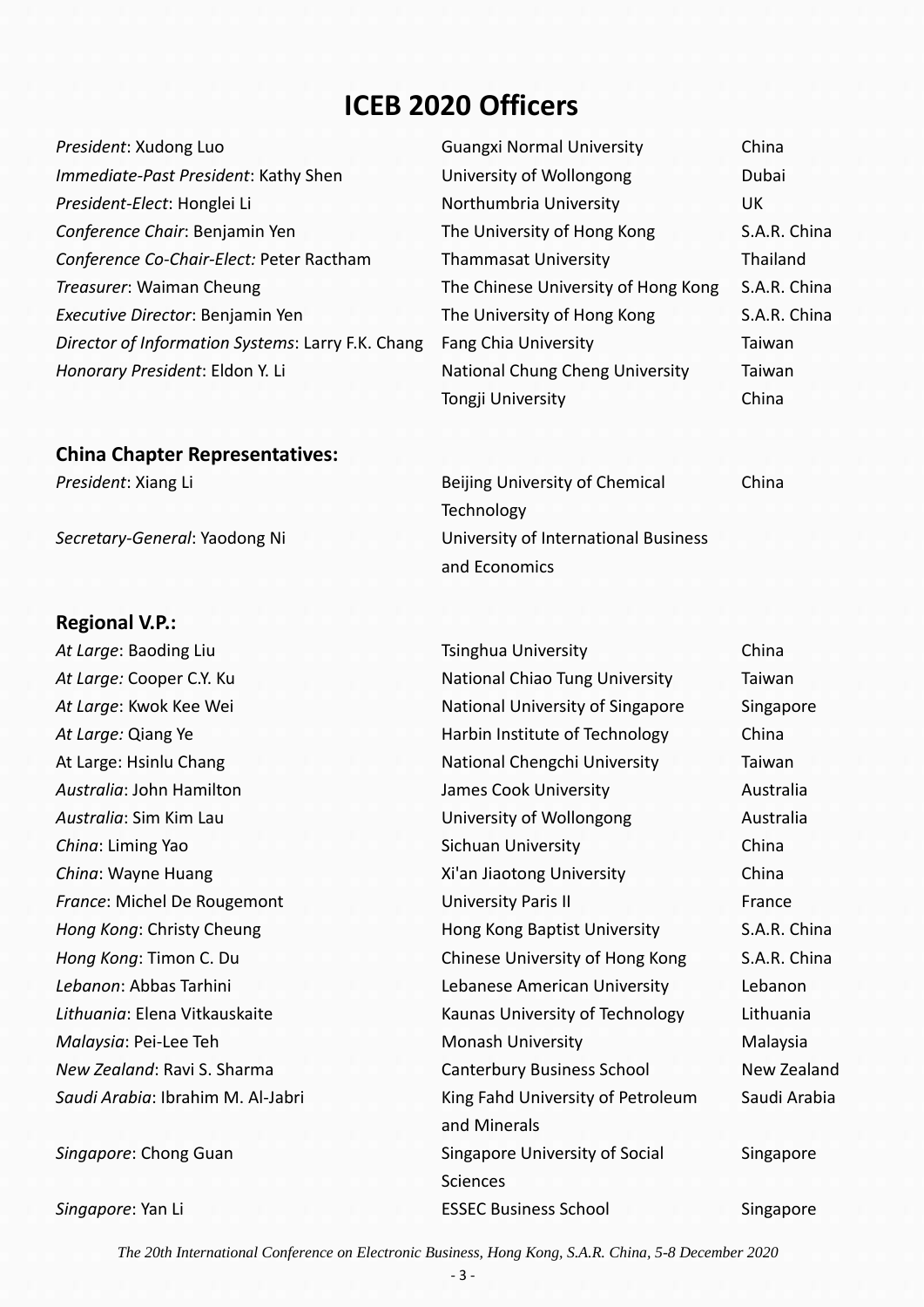| Spain: Jesús Garcia-Madariaga        | Universidad Complutense de Madrid                      | Spain      |
|--------------------------------------|--------------------------------------------------------|------------|
| Taiwan: Jao-Hong Cheng               | National Yulin University of Science<br>and Technology | Taiwan     |
| Taiwan: Wei-Hsi (Frank) Hung         | National Chengchi University                           | Taiwan     |
| Thailand: Siriluck Rotchanakitumnuai | <b>Thammasat University</b>                            | Thailand   |
| UK: Savvas Papagiannidis             | <b>Newcastle University</b>                            | UK.        |
| UK: Yue Guo                          | King's College London                                  | UK         |
| USA: Albert Huang                    | University of the Pacific                              | <b>USA</b> |
| USA: John Guo                        | James Madison University                               | <b>USA</b> |

## **Conference Committees**

| <b>Advisors:</b>                                          |                                               |              |
|-----------------------------------------------------------|-----------------------------------------------|--------------|
| <b>International Consortium for Electronic Business</b>   |                                               | <b>USA</b>   |
| <b>International Journal of Electronic Business</b>       | UK                                            |              |
| Journal of Business and Management                        | <b>USA</b>                                    |              |
| <b>Co-Organizers:</b>                                     |                                               |              |
| Faculty of Business and<br>Economics                      | University of Hong Kong                       | S.A.R. China |
| Department of Computer and<br><b>Information Sciences</b> | Northumbria University in Newcastle Upon Tyne | <b>UK</b>    |
| <b>Conference Co-Chairs:</b>                              |                                               |              |
| Eldon Y. Li                                               | National Chung Cheng University               | Taiwan       |
|                                                           | Tongji University                             | China        |
| Benjamin Yen                                              | University of Hong Kong                       | S.A.R. China |
| <b>Program Co-Chairs:</b>                                 |                                               |              |
| Honglei Li                                                | Northumbria University                        | <b>UK</b>    |
| Ravi Sharma                                               | University of Canterbury                      | <b>NZ</b>    |
| <b>Albert Huang</b>                                       | University of the Pacific                     | <b>USA</b>   |
| <b>Proceedings Co-Editors:</b>                            |                                               |              |
| Eldon Y. Li                                               | National Chung Cheng University               | Taiwan       |
|                                                           | Tongji University                             | China        |
| Benjamin Yen                                              | University of Hong Kong                       | S.A.R. China |

### **Best Paper Award Committee:**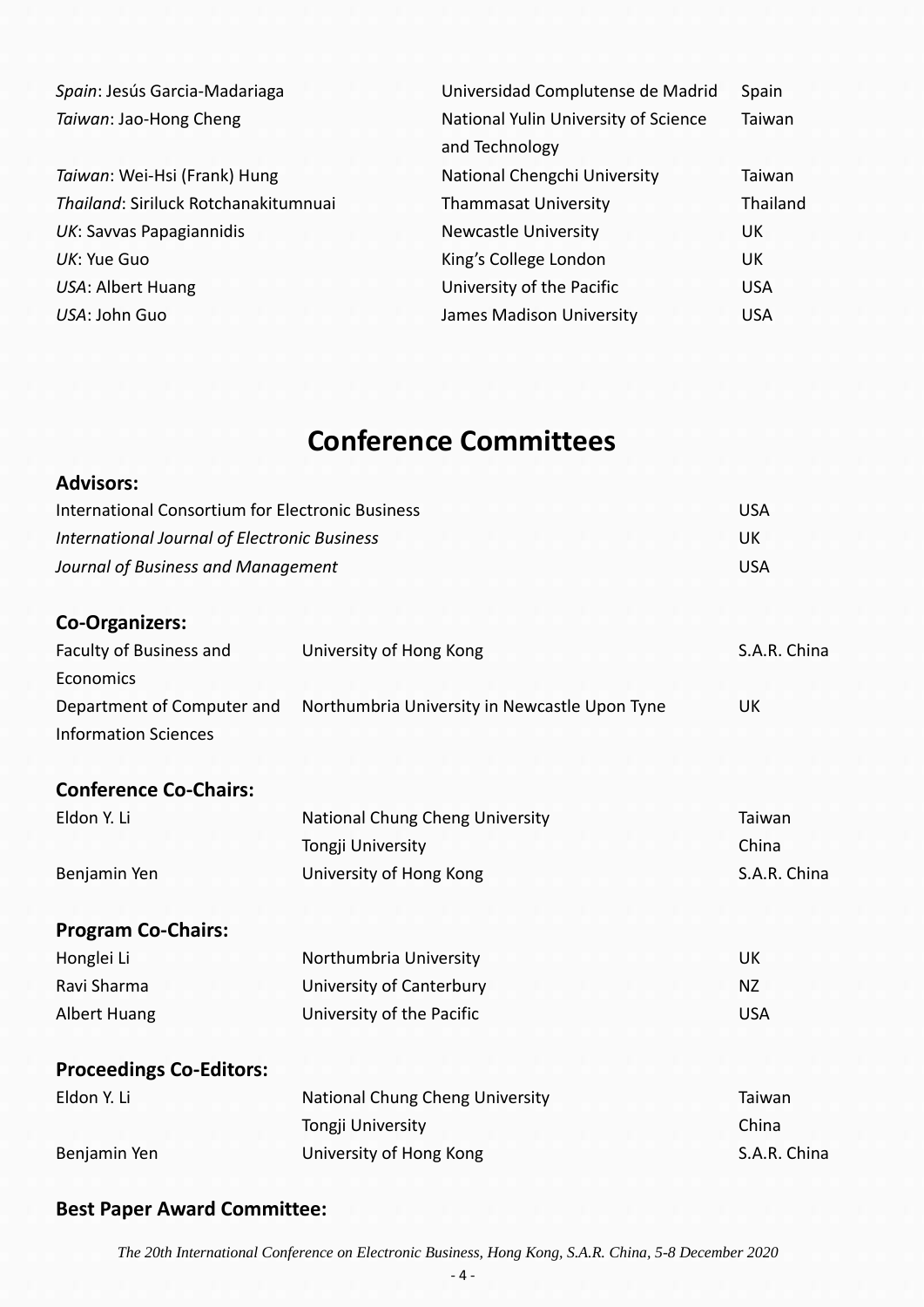| Albert Huang         | University of the Pacific       | <b>USA</b>   |
|----------------------|---------------------------------|--------------|
| Ramayah Thurasamy    | Universiti Sains Malaysia       | Malaysia     |
| Ravi Sharma          | University of Canterbury        | New Zealand  |
| Timon C. Du          | Chinese University of Hong Kong | S.A.R. China |
| Savvas Papagiannidis | <b>Newcastle University</b>     | UK           |

### **International Program Committee & Editorial Board:**

Abbas Tarhini Lebanese American University Lebanon Albert Huang **University of the Pacific USA** Benjamine Yen **University of Hong Kong** S.A.R. China Cheng-Yuan (Cooper) Ku National Chiao Tung University Taiwan Chengqi (John) Guo James Madison University USA Chong Guan Singapore University of Social Sciences Singapore Eldon Y. Li National Chung Cheng University / Tongji University Taiwan / China Elena Vitkauskaite Kaunas University of Technology Lithuania Honglei Li Northumbria University UK Hsin-Lu Chang National Chengchi University National Chengchi University National Chengchi University Hu Xiong University of Science and Technology of China China Ibrahim M. Al-Jabri King Fahd University of Petroleum and Minerals Saudi Arabia Jao-Hong Cheng National Yulin U. of Science and Technology Taiwan John Hamilton **James Cook University** Australia Australia Laddawan Kaewkitipong Thammasat Business School Thailand Laurence F.K. Chang Fang Chia University Taiwan Taiwan Michael Chau **University of Hong Kong S.A.R. China** Michel De Rougemont University Paris II France Pei-Lee Teh Monash University Monash University Malaysia Ramayah Thurasamy Universiti Sains Malaysia Malaysia Ravi Sharma **New Zealand** University of Canterbury New Zealand Raylin Tso **National Chengchi University National Chengchi University National Structure Individual** Savvas Papagiannidis and Newcastle University and the UK UK Sim Kim Lau **University of Wollongong Australia** Siriluck Rotchanakitumnuai Thammasat University Thailand Thailand Timon C. Du Chinese University of Hong Kong S.A.R. China Wei-Hsi (Frank) Hung National Chengchi University Nei-Hsi (Frank) Taiwan Wenshin Chen Fang Chia University Taiwan Xiaoyu Xu **Xi'an Jiaotong University** China Xudong (David) Luo Guanxi Normal University China Yan Li **ESSEC Business School** Singapore Yichuan Wang Sheffield University Management School UK Yue Guo Charles College London Charles College London Charles College London Charles Charles Charles Charles C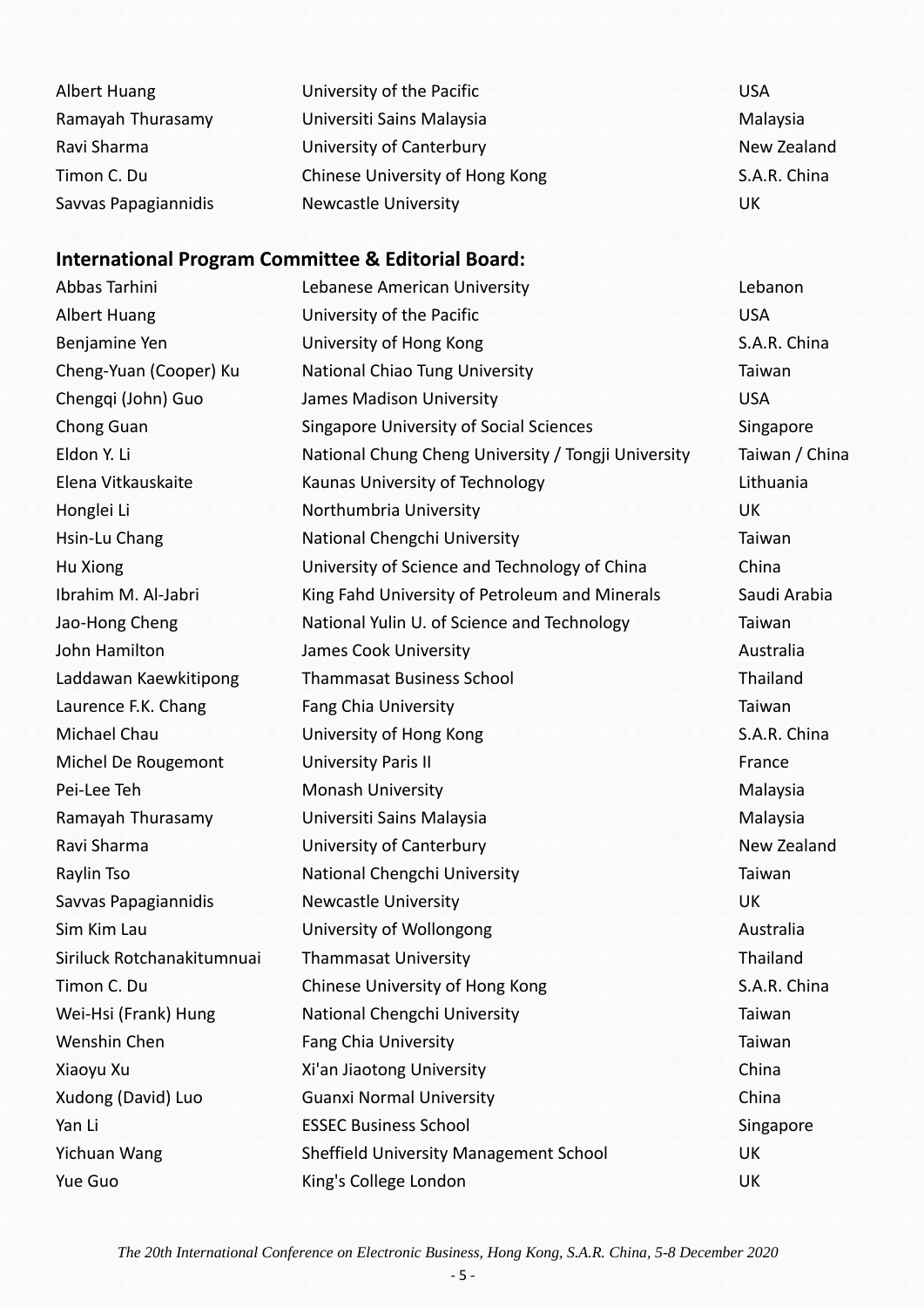### **Keynote I**

### **Prof. Patrick Y.K. Chau Editor-in-Chief,** *Information and Management* **"Neuroscience and Management: Its Applications and Development"**

#### **Abstract:**

The growing use of neuroscience in management research has flourished in the past decade. A growing number of scientists from different backgrounds have combined research methods from neuroscience, experimental and behavioral economics, and cognitive and social psychology to look into human decision-making especially in a managerial context. The talk provides an overview of neuroscience in management research and discusses opportunities and challenges of conducting neuroscience in management research.



#### **Biographical notes:**

Professor Chau is Vice Provost for Research and Knowledge Exchange and Li Dak Sum Chair Professor in Information Systems and Operations Management at the University of Nottingham Ningbo China (UNNC). Prior to joining UNNC in March 2019, he was Padma and Hari Harilela Professor in Strategic Information Management at The University of Hong Kong. Dr. Chau conducts research in IT adoption/implementation and electronic commerce. He has close to 100 journal publications with many of them published in various top-tier and highly reputed journals, including MIS Quarterly, Journal of Management Information Systems, Journal of the Association for Information Systems, European Journal of Information Systems, Decision Support Systems, Information & Management, International Journal of Electronic Commerce, Decision Sciences and others. As of November 2020, the total number of citations of his papers in Google Scholar reaches over 21,600 with an H-index of 55. He is currently the Editor-in-Chief of Information & Management and a Senior Editor of Journal of the Association for Information Systems. He received the AIS Fellow Award in 2013 and is currently President-Elect of the Association for Information Systems.

#### For more

information: <https://www.nottingham.edu.cn/en/about/university-leadership/university-leadership.aspx>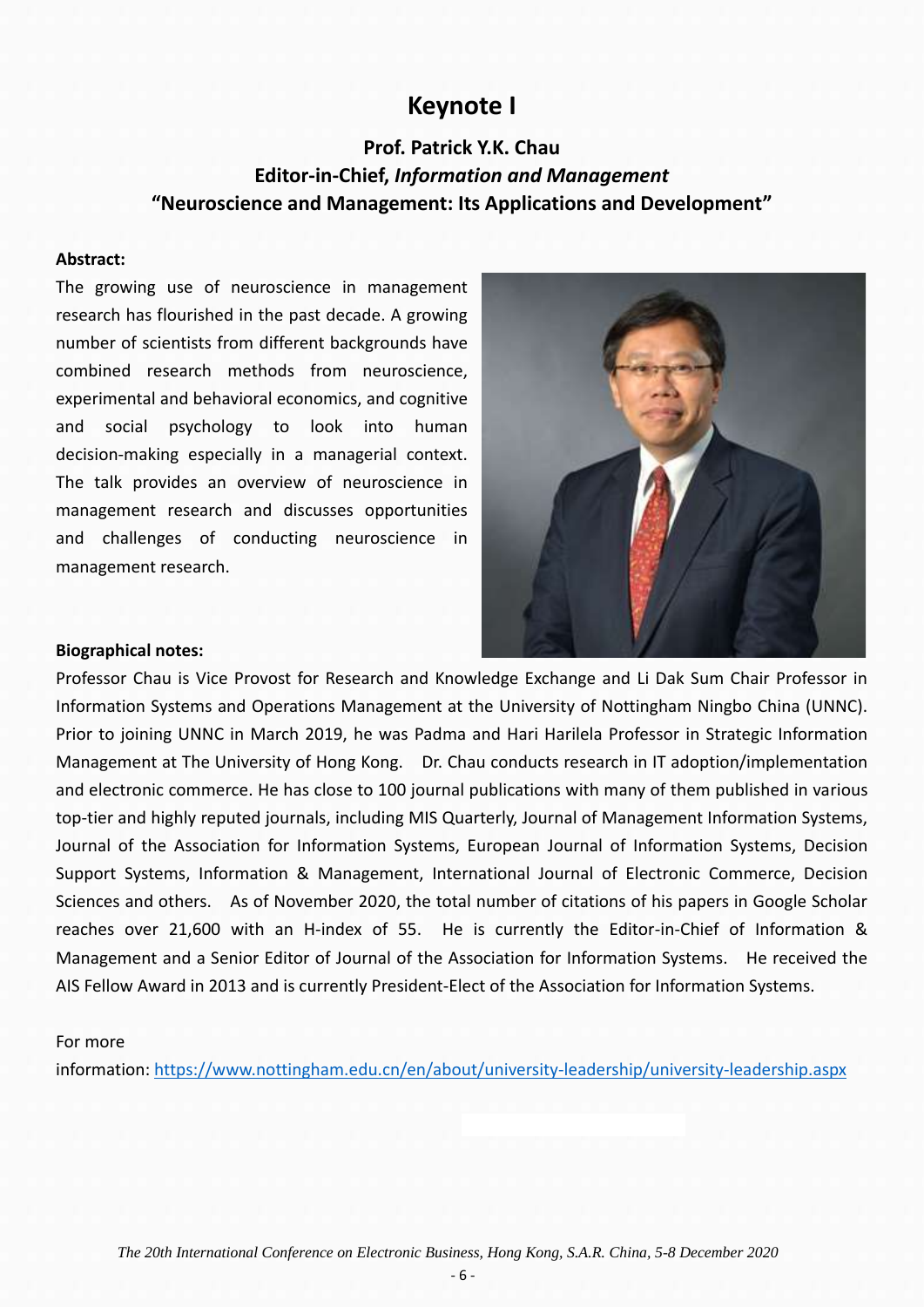### **Keynote II**

### **Prof. Dorothy E. Leidner Editor-in-Chief,** *Journal of Association for Information Systems* **"Human Dignity Amid Personal Data Digitization"**

#### **Abstract:**

With the rapidly evolving permeation of digital technologies into everyday human life, we are witnessing an era of personal data digitalization. Personal data digitalization refers to the sociotechnical encounters associated with the digitization of personal data for use in digital technologies. Personal data digitalization is being applied to central attributes of human life -- health, cognition, and emotion – with the purported aim of helping individuals live longer, healthier lives endowed with the requisite cognition and emotion for responding to life situations and other people in a manner that enables human flourishing. A concern taking hold in manifold fields ranging from IT, bioethics, and law, to philosophy and



religion is that as personal data digitalization permeates ever more areas of human existence, humans risk becomin g artifacts of technology production. This concern brings to center stage the very notion of what it means to be human, a notion encapsulated in the term human dignity, which broadly refers to the recognition that human beings possess intrinsic value and, as such, are endowed with certain rights and should be treated with respect. This keynote will present a theoretical perspective of human dignity amid personal data digitalization, synthesizing what we know about personal data digitalization into a higher order theoretical structure around the concept of human dignity. Building upon the CARE theory as a foundation, researchers in a variety of IS research streams could develop mid-range theories for empirical testing or could use the CARE theory as an overarching lens for interpreting emerging IS phenomena. Practitioners and government agencies can also use the CARE theory to understand the opportunities and risks of personal data digitalization and to develop policies and systems that respect the dignity of employees and citizens. (Adopted from Leidner and Tona, The CARE theory of dignity amid personal data digitalization. forthcoming *MIS Quarterly*)

#### **Biographical notes:**

Dr. Dorothy E. Leidner is the Ferguson Professor of Information Systems at Baylor University. She is a Senior Research Fellow of Lund University in Sweden. Dorothy received her PhD from the University of Texas at Austin, from where she also received an MBA with a concentration in information systems and a bachelor's degree in the Plan II Honors program. She received an honorary doctorate from Lund University in 2018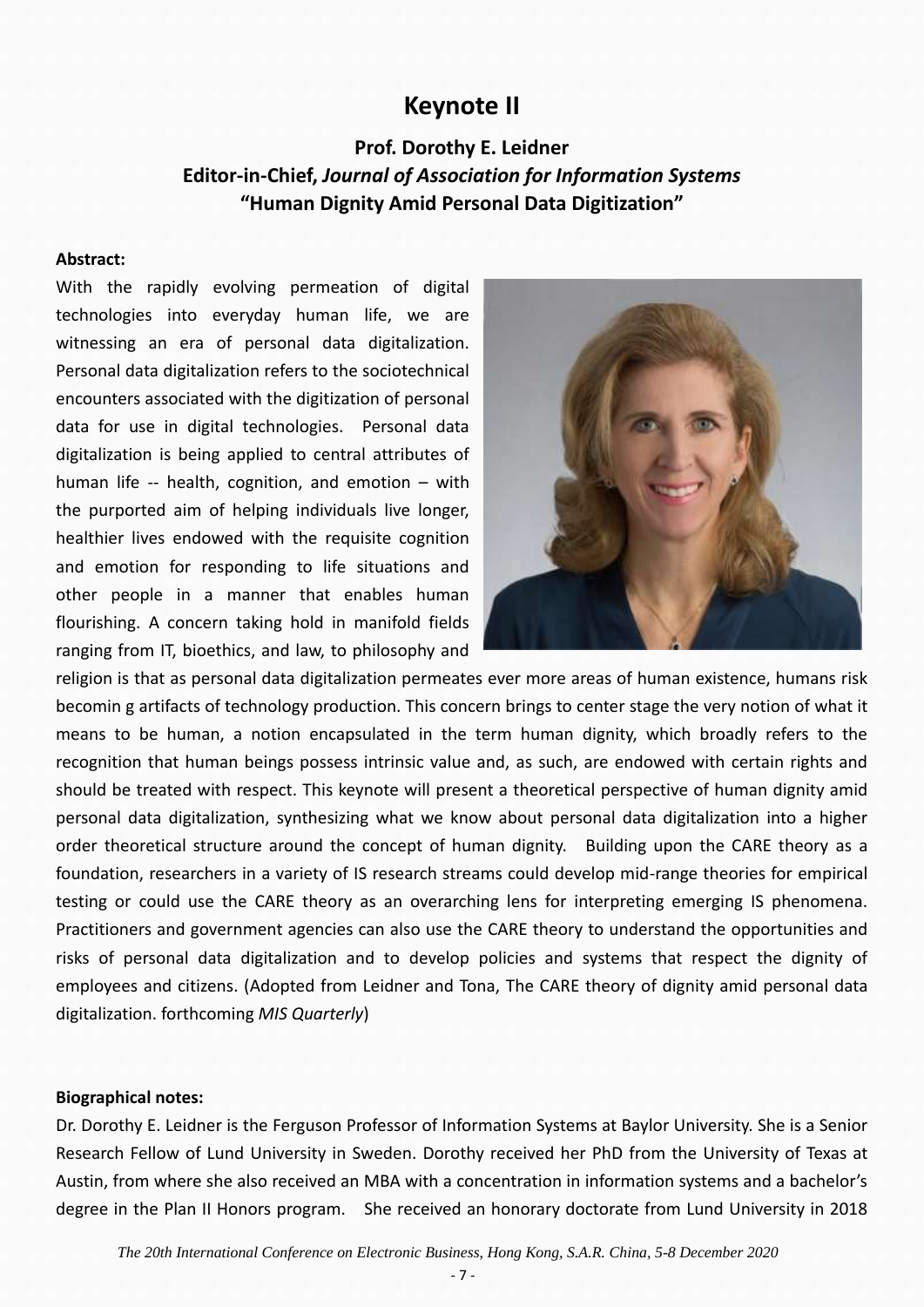and became a Fellow of the Association for Information Systems in 2011. Dorothy is currently the editor-in-chief of the Journal for the Association of Information Systems. She has previously served as senior editor for MIS Quarterly, Information Systems Research, the Journal of the Association of Information Systems, and the Journal of Strategic Information Systems. She directs the Ph.D. program in Information Systems at Baylor, a program she founded in 2008. It was a milestone for the University, being the very first Ph.D. program offered by the Hankamer School of Business.

For more information: [https://blogs.baylor.edu/dorothy\\_leidner/](https://blogs.baylor.edu/dorothy_leidner/)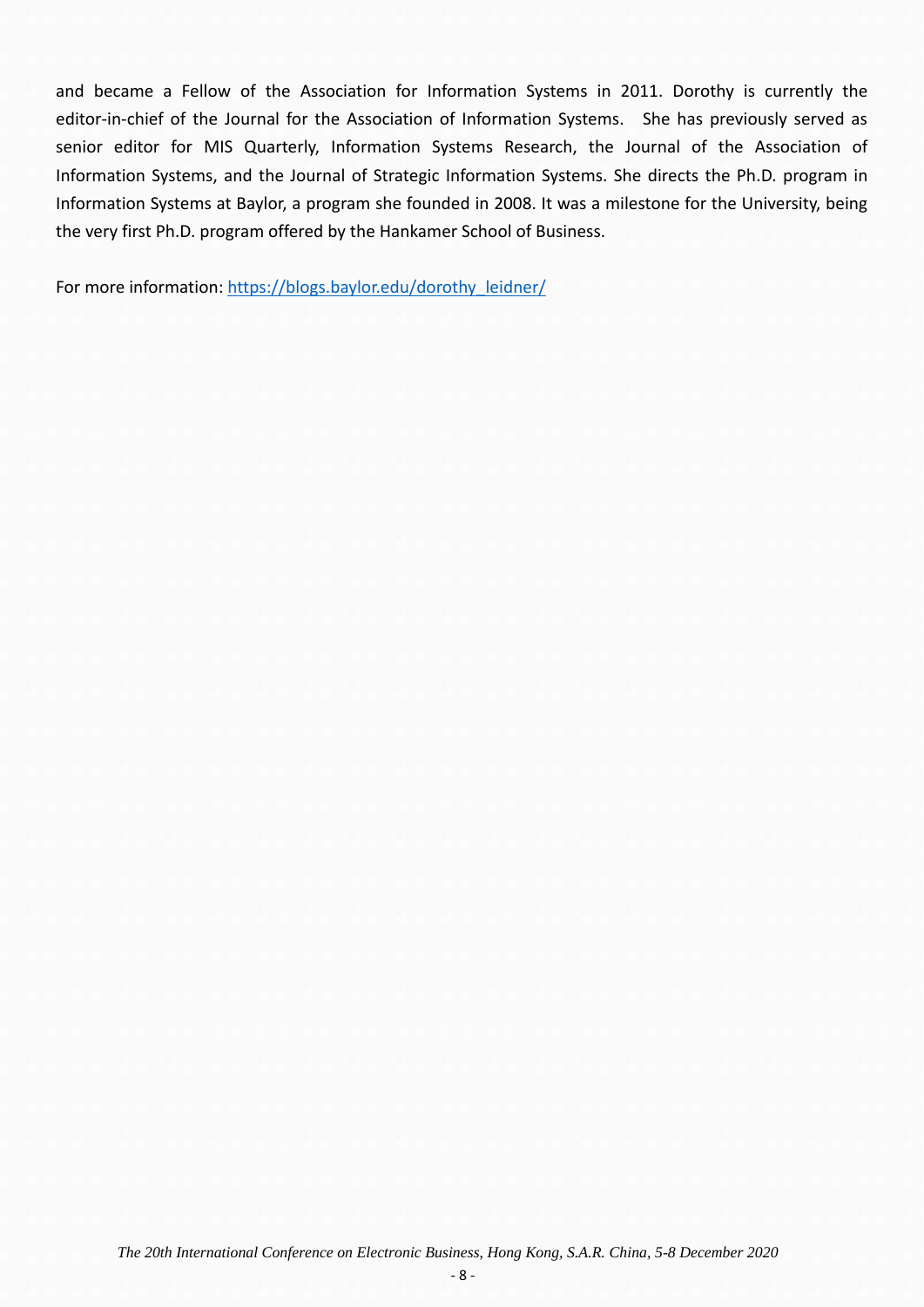### **Keynote III**

### **Prof. Christy M.K. Cheung Editor-in-Chief,** *Internet Research* **"The Dark Side of Social Media: The Role of Technology in Social Media Harassment"**

#### **Abstract:**

Social media harassment, a cyberbullying behavior, poses a serious threat to users and platform owners of social media. The growing body of social media harassment research has made it challenging for researchers and practitioners to comprehend the current state of knowledge. In this sharing, I will present our literature analysis of prior studies and discuss the research themes and patterns of social media harassment. I will also talk about a recent study on bystander reporting intervention of social media harassment. The study contextualizes the bystander intervention framework and reporting literature to social media in order to understand why bystanders report social media harassment. Our contextualized intervention framework focuses on three



sociotechnical aspects—the online social environment, characteristics of the technology platform, and their interplay—that explain bystander reporting on social media platforms. We tested the model using data gathered from 291 active Facebook users. Most hypotheses were supported. We expect that this study contributes to the cyberbullying literature by offering a novel sociotechnical explanation of mechanisms that shape bystanders' willingness to report social media harassment. Further, this study offers insight into how to build safer and secure social media platforms for all users.

#### **Biographical notes:**

Dr. Cheung is a Professor in the Department of Finance and Decision Sciences of Hong Kong Baptist University. She is the awardee of RGC Senior Research Fellow scheme with the funding to advance research into the role of technology in online collective deviant behavior. She earned a Ph.D. in Information Systems from the College of Business at City University of Hong Kong. Her research interests include Technology Use and Well-Being, Social Media, Data Analytics and IS Security. She has published more than 200 refereed articles in international journals and conference proceedings, including MIS Quarterly, Information Systems Research, Journal of Management Information Systems and Journal of the Association for Information Systems. She is the President of AIS-Hong Kong Chapter. She also serves as the Editor-in-Chief of *Internet Research*.

#### For more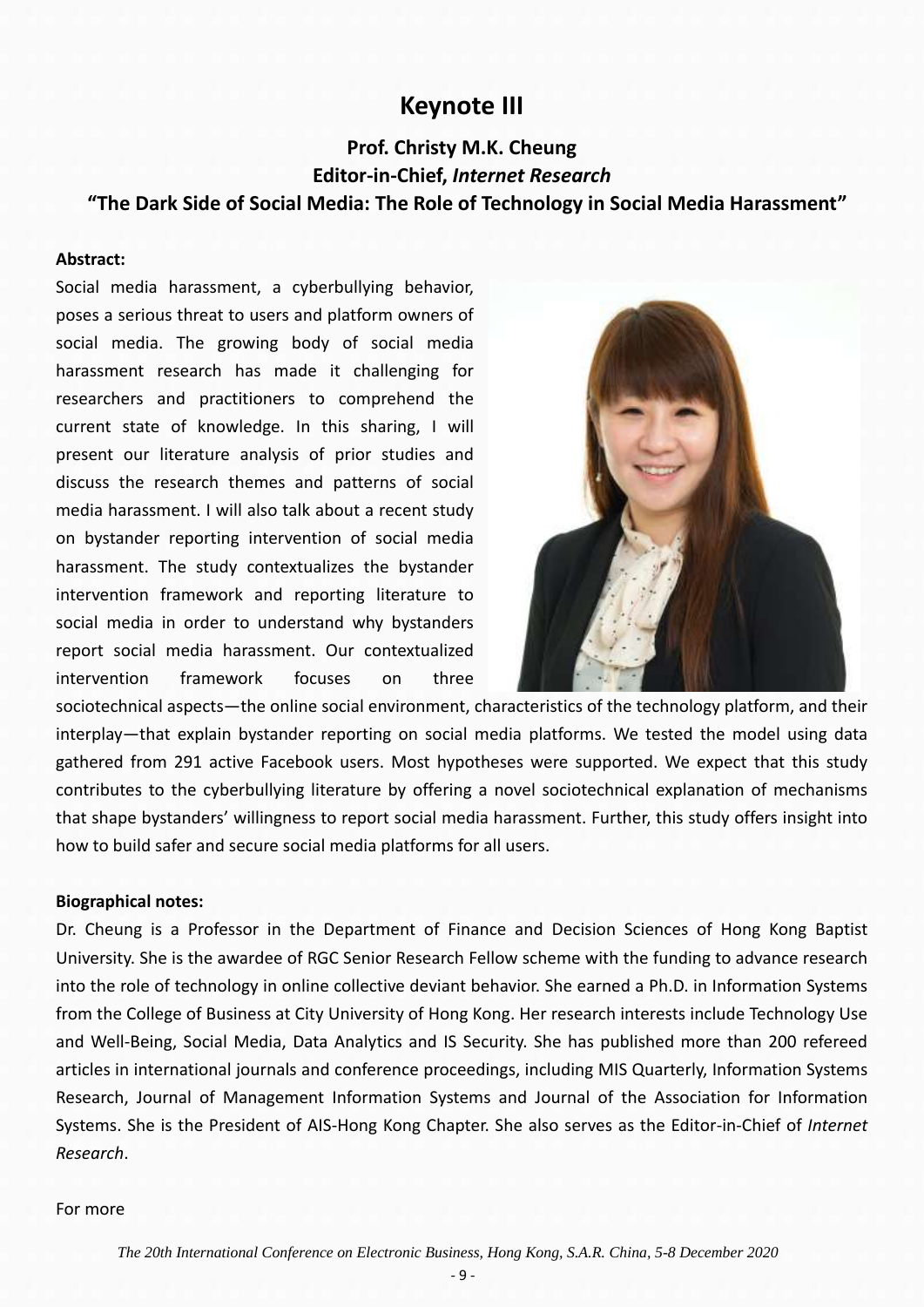information: [https://fds.hkbu.edu.hk/eng/info-system-e-bus-management/staff/admin-details.jsp?id=cche](https://fds.hkbu.edu.hk/eng/info-system-e-bus-management/staff/admin-details.jsp?id=ccheungHKB&cv=00069&cid=165&cvurl) [ungHKB&cv=00069&cid=165&cvurl](https://fds.hkbu.edu.hk/eng/info-system-e-bus-management/staff/admin-details.jsp?id=ccheungHKB&cv=00069&cid=165&cvurl)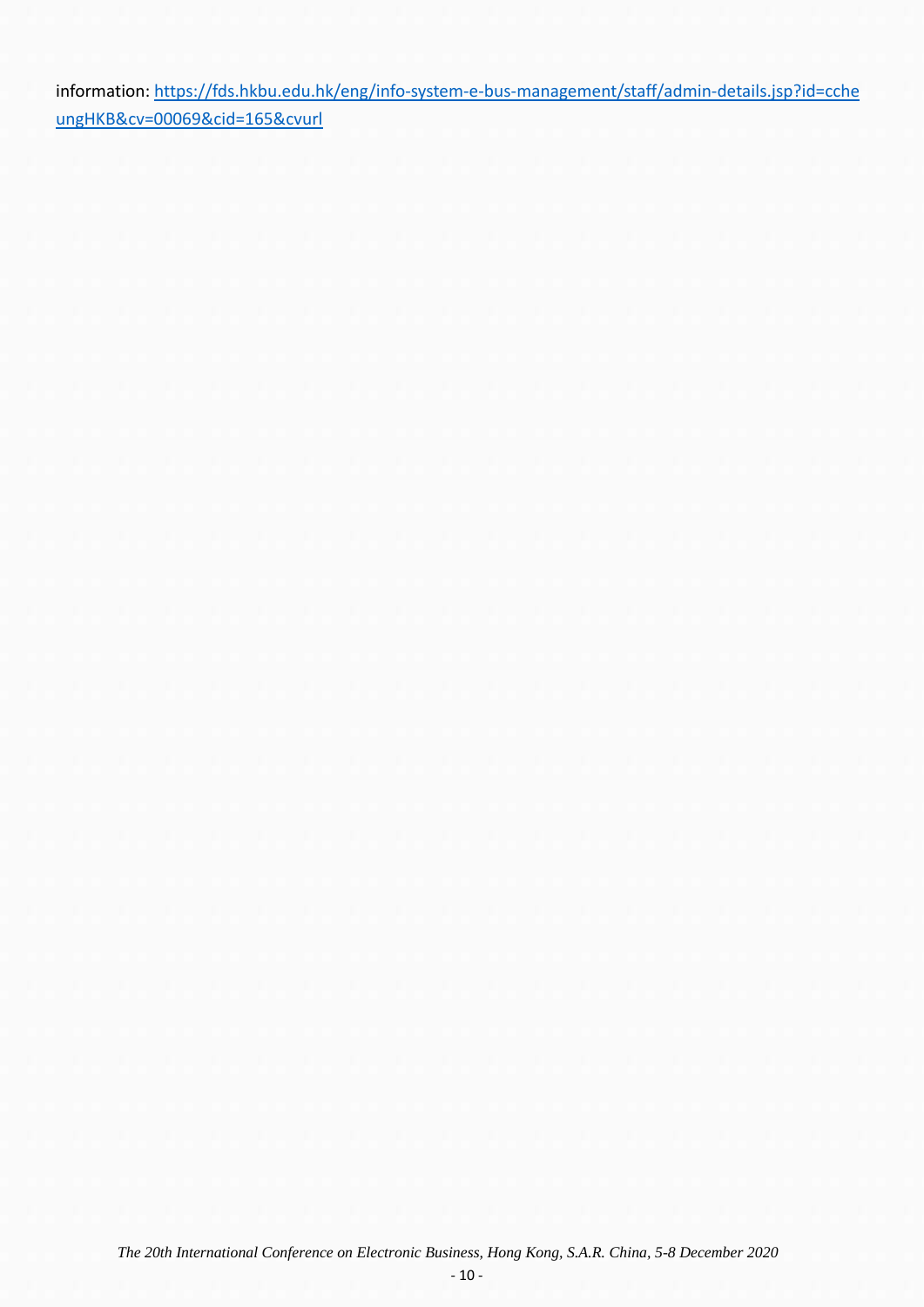### **Keynote IV**

### **Prof. Fred Y. Phillips**

### **Editor-in-Chief,** *Technological Forecasting and Social Change* **"Publishing in Technological Forecasting and Social Change: Then and Now"**

#### **Abstract**:

This talk profiles this high-impact international journal, explains authors' and explains editors' workflows. It zeroes in on five essential items authors should attend to carefully, in order to survive the layers of review. These are Topic, Title, Abstract, Methodology, and Prose. Getting past desk review and into peer review is essential, so the talk concludes with a checklist of twenty ways not to get desk-rejected.

#### **Biographical notes:**

Dr. Fred Phillips is Professor at University of New Mexico in the USA, and at Tongji University in Shanghai. He is the 2017 winner of the Kondratieff

Medal, awarded by the Russian Academy of Sciences. He is President-Elect of ACIEK, a society of innovation and entrepreneurship scholars, and he coordinates TANDO, a think-tank recently spun out of the University of Texas at Austin. Fred is a Fellow of PICMET, the Portland International Center for Management of Engineering and Technology.

Dr. Phillips attended The University of Texas and Tokyo Institute of Technology, earning the Ph.D. at Texas (1978) in mathematics and management science. His contributions in operations research include "Phillips' Law" of longitudinal sampling, and the first parallel computing experiments with Data Envelopment Analysis.

In Asia, Fred launched the State University of New York's campus in Korea, and he has been Visiting Scientist at the Chinese Academy of Sciences in Beijing. Currently, he is the Editor-in-Chief of Elsevier's international journal, *Technological Forecasting & Social Change* (impact factor 5.846). His latest book is *What About the Future?* (Springer 2019).

#### For more

information: <https://bighearttechnologies.com/wp-content/uploads/2018/08/FredPhillips2018.pdf>

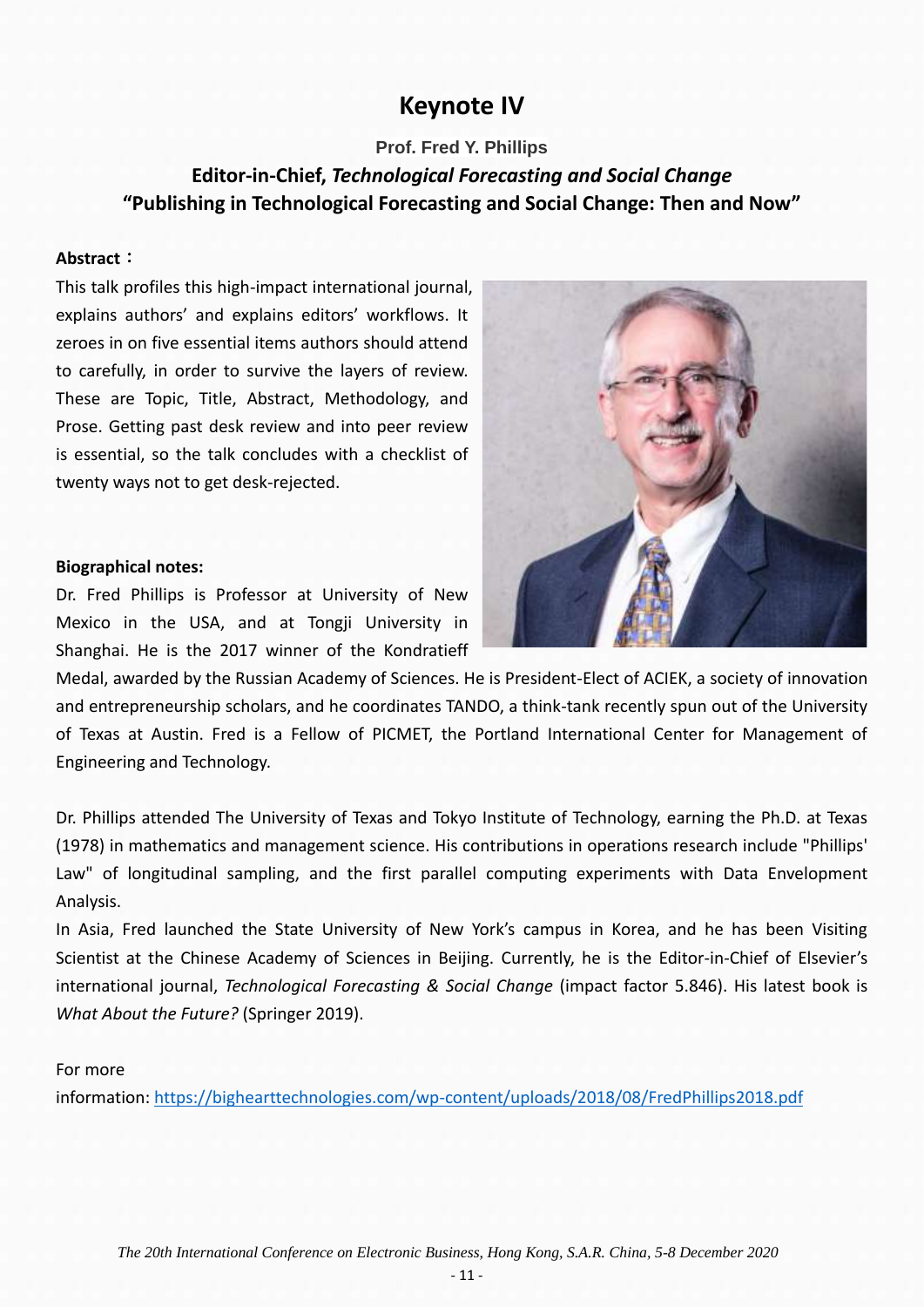| <b>HK Time</b> | 12/5/2020                                  | 12/6/2020                     | 12/7/2020                   |
|----------------|--------------------------------------------|-------------------------------|-----------------------------|
| 09:00          |                                            | S9: Keynote II:               |                             |
| 09:30          | S1: Blockchain & IoT /                     | Prof. Dorothy Leidner         | $S16:$ Al $/$               |
| 10:00          | Chair: Benjamin Yen                        | (USA -14 hours)               | Chair: Cooper C.Y. Ku       |
|                |                                            | Chair: John Hamilton          |                             |
| 10:30          | S2: E-SCM /                                |                               | S17: Keynote IV:            |
| 11:00          | Chair: Xiaoyu Xu                           | S10: E-Sustainability /       | <b>Prof. Fred Phillips</b>  |
| 11:30          | S3: Potpourri /                            | Chair: Jao-Hong Cheng         | (USA -15 hours)             |
|                | Chair: Wei-Hsi Hung*                       |                               | Chair: Albert Huang         |
| 12:00          |                                            |                               |                             |
| 12:30          | <b>Lunch break</b>                         |                               | <b>Lunch break</b>          |
| 13:00          |                                            | <b>Lunch break</b>            |                             |
| 13:30          |                                            |                               |                             |
| 14:00          | S4: COVID-19 Issues /<br>Chair: Stuart Orr | S11: COVID-19 Issues /        | S18: COVID-19 Issues /      |
| 14:30          |                                            | Chair: Tzushan Tseng*         | Chair: Siriluck             |
| 15:00          | S5: E-Marketing / Chair:                   | S12: E-Commerce /             | Rotchanakitumnuai*          |
|                | Chong Guan                                 | Chair: Mathupayas             | S19: E-Education /          |
|                |                                            | Thongmak*                     | Chair: Ravi Sharma          |
| 15:30          | S6: Keynote I:                             | S13: Keynote III:             | S20: AI /                   |
| 16:00          | <b>Prof. Patrick Chau</b>                  | <b>Prof. Christy Cheung</b>   | Chair: Timon C. Du          |
| 16:30          | Chair: Benjamin Yen                        | Chair: Ravi Sharma            | S21: Big Data & EC / Chair: |
|                |                                            |                               | Peter Ractham               |
| 17:00          | S7: E-Innovation /                         | S14: E-Collaboration / Chair: | S22: E-Innovation / Chair:  |
| 17:30          | Chair: Yue Guo                             | Carl-Philipp Beichert*        | Yichuan Wang                |
| 18:00          | S8: Techno. Issues /                       | S15: Behavioral Issues /      | S23: E-Commerce / Chair:    |
|                | Chair: Savvas                              | Chair: Honglei Li*            | Elena Vitkauskaitė*         |
|                | Papagiannidis*                             |                               |                             |
| 18:30          | End of the day                             | End of the day                | End of the day              |

*Note*: For session details, please see the section of "[ICEB 2020 Paper Sessions](http://iceb2020.johogo.com/res/ICEB2020-ProgramBook.pdf)" in the Program Book.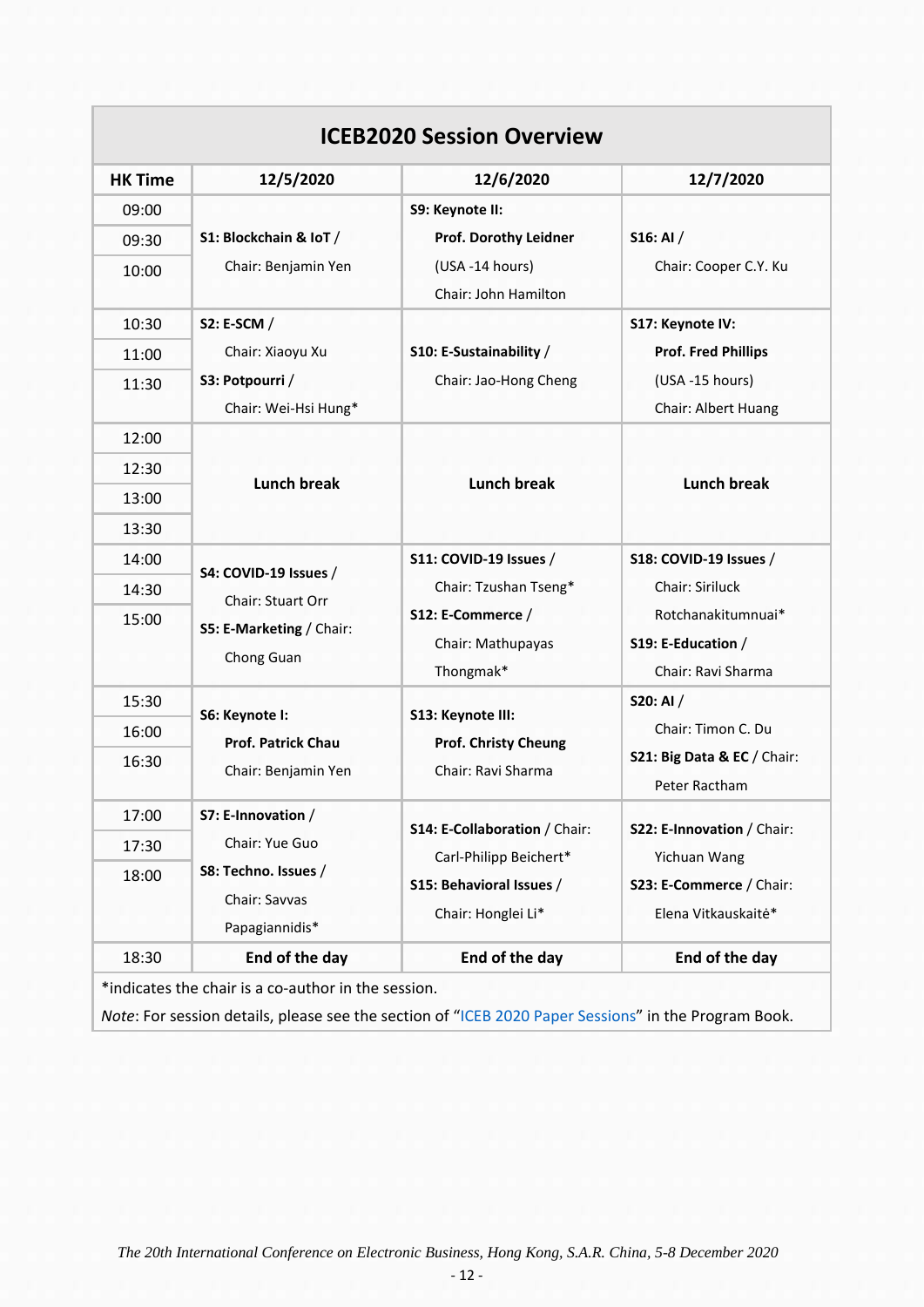### **ICEB 2020 Keynote Sessions**

**Meeting Room 1**

Location:<https://hku.zoom.us/j/96131327814?pwd=S0ZPNytMVWlGTndVU0ZBV1o3b08rZz09> Meeting ID: 961 3132 7814

Password: goiceb

### **3:00 PM - 4:30 PM December 5, 2020 (HK Time)**

### **Keynote I**

Prof. Patrick Y.K. Chau Editor-in-Chief, *Information and Management* "Neuroscience and Management: Its Applications and Development"

### **9:00 AM - 10:30 AM December 6, 2020 (USA, -14 hours, 7:00 PM - 8:30 PM December 5)**

### **Keynote II**

Prof. Dorothy E. Leidner Editor-in-Chief, *Journal of Association for Information Systems* "Human Dignity Amid Personal Data Digitization"

#### **3:00 PM - 4:30 PM December 6, 2020**

#### **Keynote III**

Prof. Christy M.K. Cheung Editor-in-Chief, *Internet Research* "The Dark Side of Social Media: The Role of Technology in Social Media Harassment"

### **10:30 AM - 12:00 AM December 7, 2020 (USA, -15 hours, 7:30 PM - 9:00 PM December 6)**

### **Keynote IV**

Prof. Fred Y. Phillips

Editor-in-Chief, *Technological Forecasting and Social Change* "Publishing in Technological Forecasting and Social Change: Then and Now"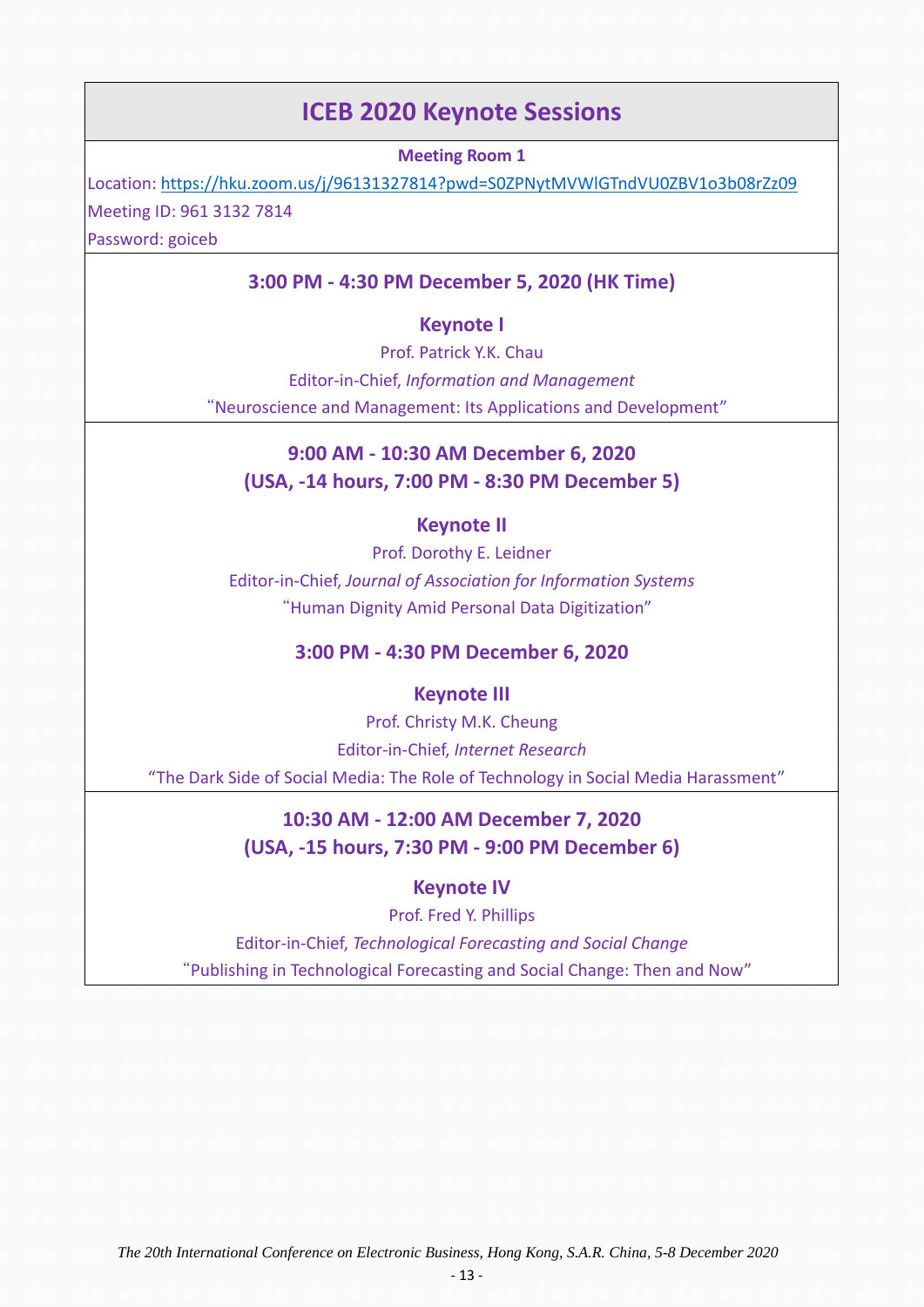### **ICEB 2020 Best Paper Award Recipients**

| <b>Session</b>               | Paper<br>ID | <b>Paper Title</b>                                                                                                                                                                                                                                                             | <b>Authors &amp; Affiliation</b>                                                                                                                                                                                                                                                               |  |  |  |  |
|------------------------------|-------------|--------------------------------------------------------------------------------------------------------------------------------------------------------------------------------------------------------------------------------------------------------------------------------|------------------------------------------------------------------------------------------------------------------------------------------------------------------------------------------------------------------------------------------------------------------------------------------------|--|--|--|--|
| <b>S22</b>                   | 15          | <b>Personalized Music</b><br><b>Recommendation Based on</b><br><b>Style Type</b>                                                                                                                                                                                               | Yixi Li, Sichuan University, China<br>Mandie Liu, Sichuan University, China<br>Fu He, University of Electronic Science and<br><b>Technology of China</b><br>Liangqiang Li*, Sichuan Agricultural University, China                                                                             |  |  |  |  |
| <b>S4</b>                    | 57          | <b>Opportunity in Pandemic:</b><br><b>Understand How Customers</b><br>Look at Your Banner Ads                                                                                                                                                                                  | Janjao Mongkolnavin, Chulalongkorn University,<br><b>Thailand</b><br>Pimmanee Rattanawicha, Chulalongkorn University,<br><b>Thailand</b><br>Sawitree Boonpatcharanon, Chulalongkorn<br><b>University, Thailand</b><br>Chaiyasut Jongtavornvitaya, Chulalongkorn<br><b>University, Thailand</b> |  |  |  |  |
| <b>S21</b><br>S <sub>1</sub> | 11<br>6     | <b>Impacts of Competitive</b><br><b>Uncertainty and Supply Chain</b><br><b>Competence on Big Data</b><br><b>Analytics Utilization: An</b><br><b>Information Processing View</b><br><b>Improvement of Market</b><br><b>Economy Management</b><br><b>Measures for Innovative</b> | Wei Hsiu Weng, National Chengchi University,<br><b>Taiwan</b><br>Xiuming Guan, Macau University of Science and<br>Technology, China<br>Rongyu Zhang, Nanyang Technological University,                                                                                                         |  |  |  |  |
|                              |             | Enterprises under Blockchain<br><b>Technology</b>                                                                                                                                                                                                                              | China                                                                                                                                                                                                                                                                                          |  |  |  |  |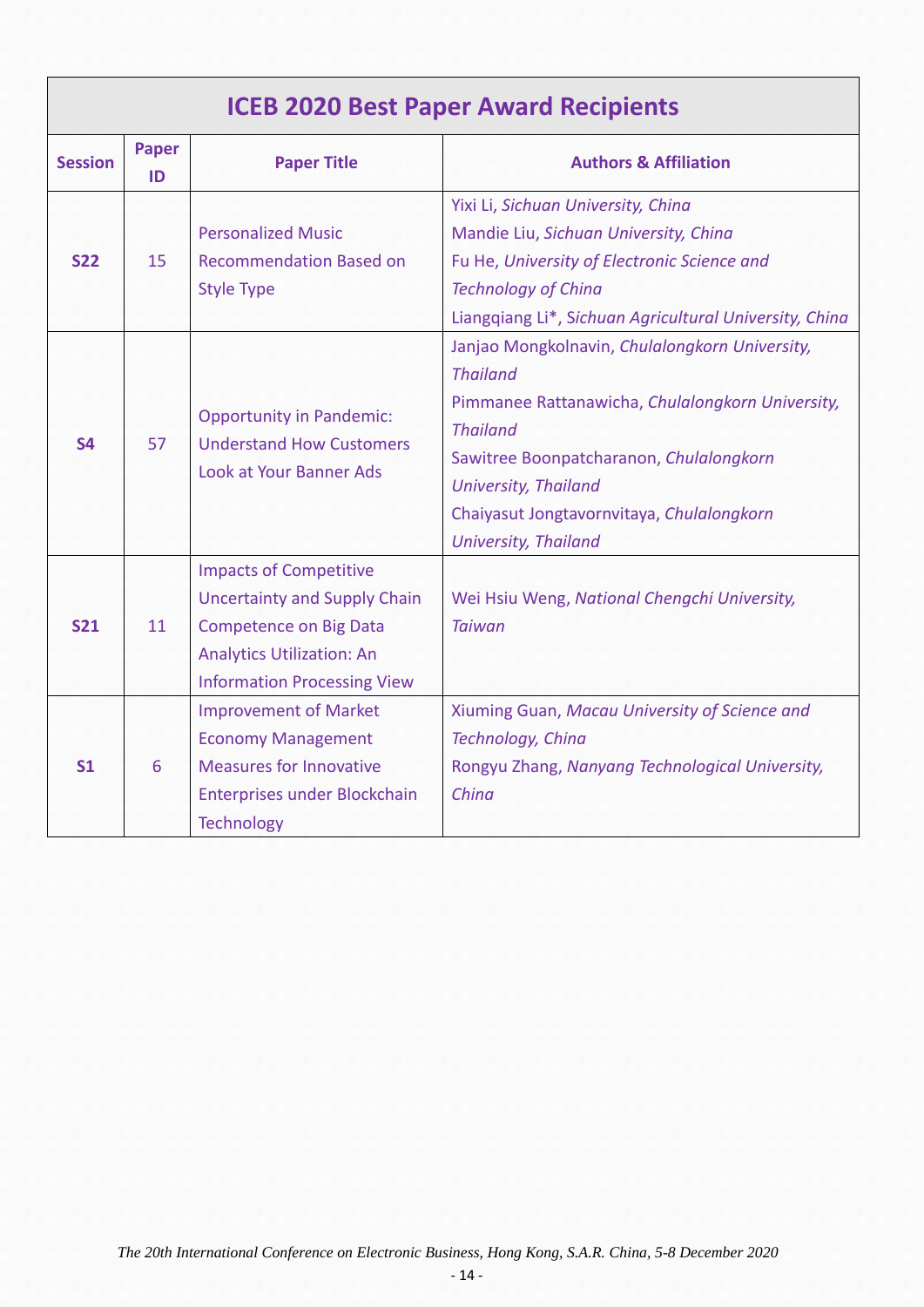### **ICEB 2020 Paper Sessions Day 1: December 5, 2020, Saturday Meeting Room 1** Location: [https://hku.zoom.us/j/96131327814?pwd=S0ZP](https://hku.zoom.us/j/96131327814?pwd=S0ZPNytMVWlGTndVU0ZBV1o3b08rZz09) [NytMVWlGTndVU0ZBV1o3b08rZz09](https://hku.zoom.us/j/96131327814?pwd=S0ZPNytMVWlGTndVU0ZBV1o3b08rZz09) Meeting ID: 961 3132 7814 Password: (sent to you by email) **Meeting Room 2** Location: [https://hku.zoom.us/j/98257518727?pwd=UnR](https://hku.zoom.us/j/98257518727?pwd=UnRrbnN2bzhPRXd3SFRqb3ppRDFmZz09) [rbnN2bzhPRXd3SFRqb3ppRDFmZz09](https://hku.zoom.us/j/98257518727?pwd=UnRrbnN2bzhPRXd3SFRqb3ppRDFmZz09) Meeting ID: 982 5751 8727 Password: (sent to you by email) **Note**: The schedule below is based on Hong Kong time. Authors at different time zones could retrieve the time-zone map here<http://iceb2020.johogo.com/res/TimeZoneMap.jpg> to convert the time to fit your locations. \*indicates the presenter of the paper. **9:00 AM - 9:05 AM December 5, 2020** Welcome Message from Conference Chairs **9:05 AM - 10:30 AM December 5, 2020 Meeting Room 1 Meeting Room 2 S1** | Blockchain & IoT | **Chair:** | Benjamin Yen | No activity **ID Paper Title Authors T** 6 *(Best Paper Awardee)*  Improvement of Market Economy Management Measures for Innovative Enterprises under Block Chain Technology Xiuming Guan & Rongyu Zhang F 25 Internet of Things Utilization in Marketing for Competitive Advantage: An Organizational Capability Perspective Wei Hsiu Weng F 56 Credit Mechanism of Electronic Honor Certificate System based on Blockchain Ying Zhao, Jia Li, Liang Zhou & Aobo Lyu F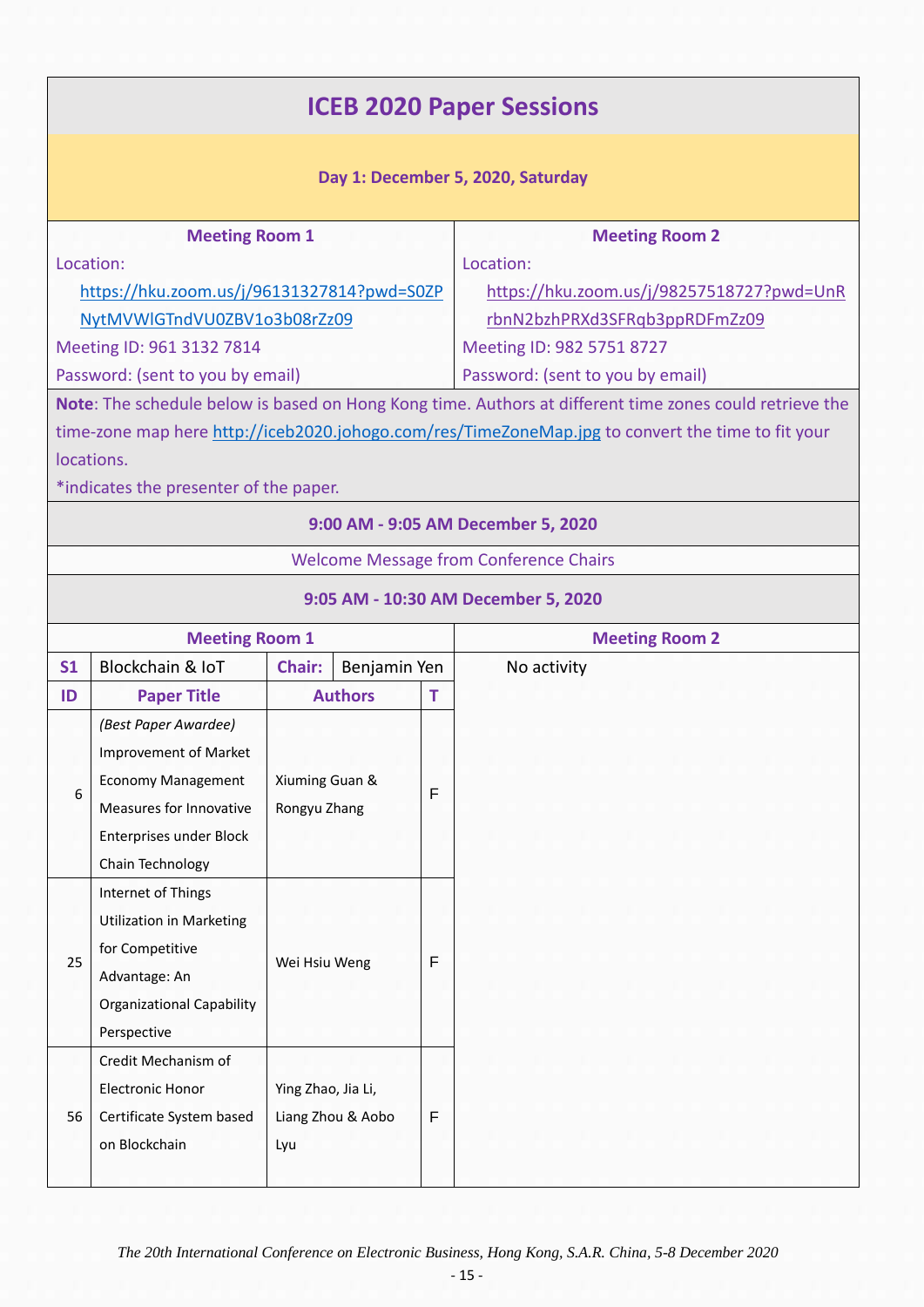|                       |                                                                                                                                                 |                                                                                                           |                      |             |           | 10:30 AM - 12:00 PM December 5, 2020                                                                                                                                                                              |                                 |                                                                                                                                    |                   |                   |   |
|-----------------------|-------------------------------------------------------------------------------------------------------------------------------------------------|-----------------------------------------------------------------------------------------------------------|----------------------|-------------|-----------|-------------------------------------------------------------------------------------------------------------------------------------------------------------------------------------------------------------------|---------------------------------|------------------------------------------------------------------------------------------------------------------------------------|-------------------|-------------------|---|
| <b>Meeting Room 1</b> |                                                                                                                                                 |                                                                                                           |                      |             |           | <b>Meeting Room 2</b>                                                                                                                                                                                             |                                 |                                                                                                                                    |                   |                   |   |
| <b>S2</b>             | E-SCM                                                                                                                                           | Xiaoyu Xu<br><b>Chair:</b>                                                                                |                      |             | <b>S3</b> | Potpourri                                                                                                                                                                                                         | Wei-His<br><b>Chair</b><br>Hung |                                                                                                                                    |                   |                   |   |
| ID                    | <b>Paper Title</b>                                                                                                                              |                                                                                                           | <b>Authors</b>       | T           | ID        | <b>Paper Title</b>                                                                                                                                                                                                |                                 | <b>Authors</b>                                                                                                                     | T                 |                   |   |
| 13                    | Mode Innovation of the<br>"Belt and Road" Supply<br>Chain Finance under the<br><b>Background of Digital</b><br>Technology                       | Yaqin Dou, Shaobu<br>Bai, Li Yao & Qian Sun                                                               |                      |             |           | F                                                                                                                                                                                                                 | 36                              | Rural destination<br>revitalization in<br>Shennongjia Forestry<br>District: A Tourism<br><b>Poverty Alleviation</b><br>Perspective | Junyang Lu, Aimin | Deng & Penghao Ye | W |
| 19                    | Model Innovation and<br>Risk Management of<br><b>Agricultural Supply Chain</b><br>Finance Under the<br><b>Strategy of Rural</b><br>Vitalization | Qiming Zheng,<br>Mingxuan Zheng &<br>Yaqin Dou                                                            |                      | $\mathsf F$ | 52        | The Impact of<br>Employment<br>Discrimination on Job<br>Search Performance                                                                                                                                        | & Longhui Li                    | Xintong Liu, Qiong Jia                                                                                                             | W                 |                   |   |
| 59                    | Operational efficiency of<br>Changzhou Distribution<br>Center of Huitong<br>Express in the peak<br>period of online<br>shopping                 | Fujiang Ge, Xing Gu &<br>Li Yao                                                                           |                      | $\mathsf F$ | 71        | The continuous use<br>intention and<br>antecedents of the<br>novice player group in<br>social network online<br>games                                                                                             | Wei-Hsi Hung &<br>Kai-Ju Chuang |                                                                                                                                    | W                 |                   |   |
|                       |                                                                                                                                                 |                                                                                                           |                      |             |           | 2:00 PM - 3:30 PM December 5, 2020                                                                                                                                                                                |                                 |                                                                                                                                    |                   |                   |   |
|                       | <b>Meeting Room 1</b>                                                                                                                           |                                                                                                           |                      |             |           | <b>Meeting Room 2</b>                                                                                                                                                                                             |                                 |                                                                                                                                    |                   |                   |   |
| <b>S4</b>             | COVID-19 Issue                                                                                                                                  | Chair:                                                                                                    | <b>Stuart Orr</b>    |             | <b>S5</b> | E-Marketing                                                                                                                                                                                                       | Chair:                          | Chong Guan                                                                                                                         |                   |                   |   |
| ID                    | <b>Paper Title</b>                                                                                                                              |                                                                                                           | <b>Authors</b>       | т           | ID        | <b>Paper Title</b>                                                                                                                                                                                                |                                 | <b>Authors</b>                                                                                                                     | T                 |                   |   |
| 35                    | Successful Features of<br>Crowdfunding<br>Campaigns: An Analysis<br>of Requests for<br>Coronavirus Food Relief                                  | Nan Zhao, Zhengqing<br>Yuan, Jiajie Zou,<br>Candy L. Chiu,<br>Han-Chiang Ho &<br>Somkiat<br>Mansumitrchai |                      | A           | 23        | How Do Price Promotion<br>and Donation Promotion<br>Affect Consumers'<br><b>Impulsive Buying</b><br>Behavior? - Based on<br>Face Awareness and<br>Regulatory Focus to the<br>Interaction of Promotion<br>Patterns | Peng                            | Sujuan Song & Wei                                                                                                                  | F                 |                   |   |
| 57                    | (Best Paper Awardee)<br>Opportunity in<br>Pandemic: Understand                                                                                  | Pimmanee<br>Rattanawicha,                                                                                 | Janjao Mongkolnavin, | $\mathsf F$ | 37        | Do Users Mind the Brand<br>Engagement? The Effect<br>of Brand Engagement in                                                                                                                                       | Xiaobei Liang,<br>Meng          | Ruohong Hao & Hu                                                                                                                   | F                 |                   |   |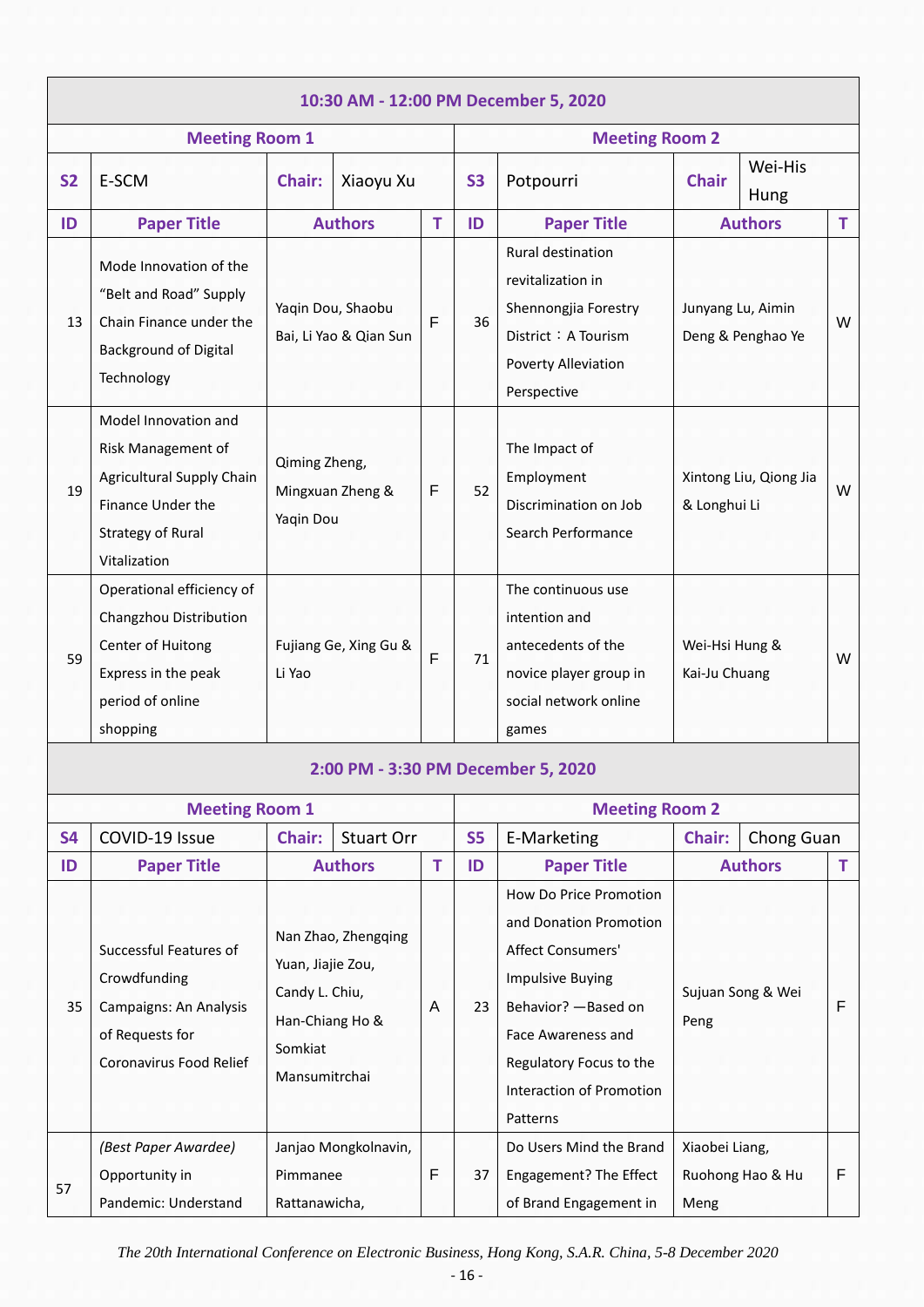|                       | How Customers Look at<br>Your Banner Ads                                                                                 | Sawitree<br>Chaiyasut<br>Jongtavornvitaya                                       | Boonpatcharanon, &    |    |                                                                                                                               | Knowledge Sharing<br>Virtual Community                                               |                                                                                                               |                                                                                                                                                                           |   |
|-----------------------|--------------------------------------------------------------------------------------------------------------------------|---------------------------------------------------------------------------------|-----------------------|----|-------------------------------------------------------------------------------------------------------------------------------|--------------------------------------------------------------------------------------|---------------------------------------------------------------------------------------------------------------|---------------------------------------------------------------------------------------------------------------------------------------------------------------------------|---|
| 65                    | Role of Social Media in<br>Tahany Almotawa &<br><b>Creating Awareness</b><br>During COVID-19<br>Duaa Aljabri<br>Pandemic |                                                                                 | F                     | 41 | Impact of Corporate<br>Social Responsibility on<br><b>Consumers' Purchase</b><br>Behavior in the<br>E-commerce<br>Environment | Xiao Lin Li, Dunhu<br>Guo                                                            | Huang & Meng Qian                                                                                             | F                                                                                                                                                                         |   |
|                       |                                                                                                                          |                                                                                 |                       |    |                                                                                                                               | 3:30 PM - 5:00 PM December 5, 2020                                                   |                                                                                                               |                                                                                                                                                                           |   |
|                       | <b>Meeting Room 1</b>                                                                                                    |                                                                                 |                       |    |                                                                                                                               | <b>Meeting Room 2</b>                                                                |                                                                                                               |                                                                                                                                                                           |   |
| <b>S6</b>             | <b>Keynote I</b><br>Benjamin Yen<br><b>Chair:</b>                                                                        |                                                                                 |                       |    |                                                                                                                               | No activity                                                                          |                                                                                                               |                                                                                                                                                                           |   |
|                       | "Neuroscience and management: its applications<br>and development"                                                       |                                                                                 |                       |    |                                                                                                                               | 5:00 PM - 6:30 PM December 5, 2020                                                   |                                                                                                               |                                                                                                                                                                           |   |
| <b>Meeting Room 1</b> |                                                                                                                          |                                                                                 |                       |    |                                                                                                                               | <b>Meeting Room 2</b>                                                                |                                                                                                               |                                                                                                                                                                           |   |
| <b>S7</b>             | E-Innovation                                                                                                             | <b>Chair:</b>                                                                   | Yue Guo               |    | <b>S8</b>                                                                                                                     | <b>Technological Issues</b>                                                          | Chair:                                                                                                        | Savvas<br>Papa-giannid<br>is                                                                                                                                              |   |
| ID                    | <b>Paper Title</b>                                                                                                       |                                                                                 | <b>Authors</b>        | T  | ID                                                                                                                            | <b>Paper Title</b>                                                                   |                                                                                                               | <b>Authors</b>                                                                                                                                                            | T |
| 9                     | Projecting the<br><b>Community Pharmacy</b><br>into Home Health Care:<br>An IS Perspective                               | Alexandra Maria De<br>Almeida Ângelo, João<br>Barata & Ana Paula<br>Melo Santos |                       | F  | 39                                                                                                                            | Aging and Urban<br>Mobility in Bandar<br>Sunway: A holistic<br>approach              | Dexter Shee Zhen<br>Lukic, Kristel Tan,<br>Alex, Vineetha<br>Rene Schaefer,<br>Wong Chieh Lee<br>& Qasim Ayub | Kasturi Rajandran,<br>Muhammad Zarul<br>Hanifah Md Zoqratt,<br>Rong, George Woon<br>Pei-Lee Teh, Deepa<br>Kalavally, Shaun Lee<br>Wen Huey, Alexandre<br>Jamuna Jairaman, | W |
| 33                    | <b>Digital Transformation</b><br>Research of Taiwan's<br>Traditional                                                     | Hung                                                                            | Chia-Yu Jih & Wei-Hsi |    | 64                                                                                                                            | A/B Testing of factors<br>influencing the Impact of<br><b>B2B Social Media Posts</b> |                                                                                                               | Erin Coulson, Savvas<br>Papagiannidis, Shirley<br>Coleman & Natalia                                                                                                       | F |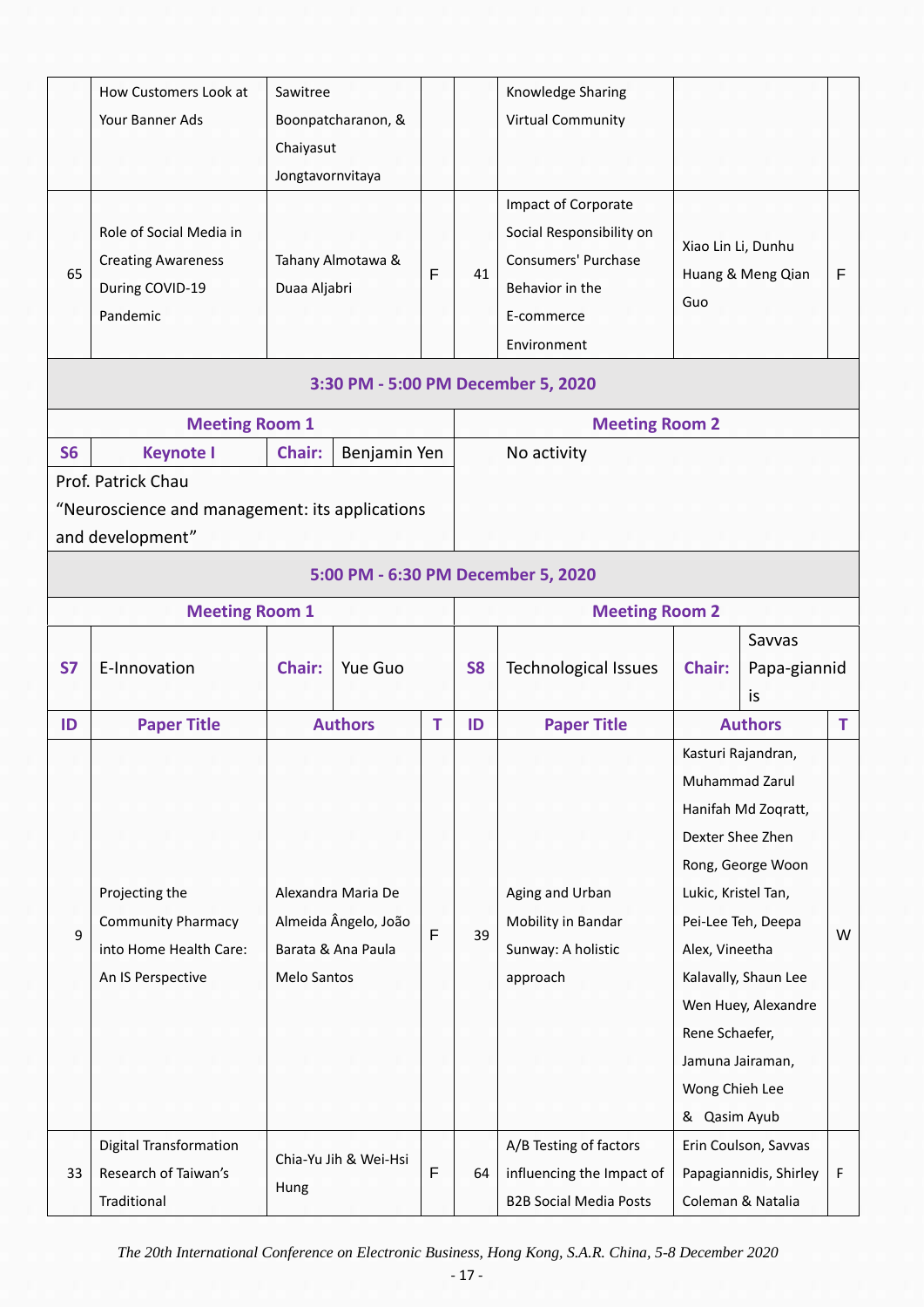|                                                 | Manufacturing Industry<br>based on the Ecosystem<br>Perspectives                                                                                    |                                   |                                                |                       |    | in an SME                                                                                                       | Yannopoulou                                                 |   |
|-------------------------------------------------|-----------------------------------------------------------------------------------------------------------------------------------------------------|-----------------------------------|------------------------------------------------|-----------------------|----|-----------------------------------------------------------------------------------------------------------------|-------------------------------------------------------------|---|
| 45                                              | R&D investment that<br>enhances IT firm survival                                                                                                    | Buraj Patrakosol                  |                                                | W                     | 69 | <b>Stock Price Prediction</b><br>with Machine Learning<br>Techniques: Experiments<br><b>Across Five Sectors</b> | Honglei Li, Josephine<br>Chong, Jiuhong Yu &<br>Jialou Wang | F |
|                                                 |                                                                                                                                                     |                                   |                                                |                       |    | Day 2: December 6, 2020, Sunday                                                                                 |                                                             |   |
|                                                 |                                                                                                                                                     |                                   |                                                |                       |    | 9:00 AM - 10:30 AM December 6, 2020                                                                             |                                                             |   |
|                                                 | <b>Meeting Room 1</b>                                                                                                                               |                                   |                                                |                       |    | <b>Meeting Room 2</b>                                                                                           |                                                             |   |
| <b>S9</b>                                       | <b>Keynote II</b>                                                                                                                                   | John<br><b>Chair:</b><br>Hamilton |                                                |                       |    | No activity                                                                                                     |                                                             |   |
| Prof. Dorothy Leidner                           |                                                                                                                                                     |                                   |                                                |                       |    |                                                                                                                 |                                                             |   |
| "Human dignity amid personal data digitization" |                                                                                                                                                     |                                   |                                                |                       |    |                                                                                                                 |                                                             |   |
|                                                 |                                                                                                                                                     |                                   |                                                |                       |    | 10:30 AM - 12:00 PM December 6, 2020                                                                            |                                                             |   |
| <b>Meeting Room 1</b>                           |                                                                                                                                                     |                                   |                                                | <b>Meeting Room 2</b> |    |                                                                                                                 |                                                             |   |
| <b>S10</b>                                      | E-Sustainability                                                                                                                                    | Chair:                            | Jao-Hong<br>Cheng                              |                       |    | No activity                                                                                                     |                                                             |   |
| ID                                              | <b>Paper Title</b>                                                                                                                                  |                                   | <b>Authors</b>                                 | т                     |    |                                                                                                                 |                                                             |   |
| 31                                              | The Role of ICT in<br>sustainable<br>development: the<br>Ugandan narrative                                                                          | Samuel<br>Sridhar                 | Ekundayo, Maryam<br>Tabatabaee & Karthik       |                       |    |                                                                                                                 |                                                             |   |
| 34                                              | Upgrading and building<br>of public technology<br>service platform for<br>SMEs in Jiangsu<br>Province under the<br>background of<br>"Internet $+$ " | Li Yao* & Fujiang Ge              |                                                | F                     |    |                                                                                                                 |                                                             |   |
| 38                                              | Research on<br><b>Consumers' Buying</b><br>Behavior in the Context<br>of "Helping Farmers<br>Live" - Based on the<br>dual role of economic          |                                   | Xiaolin Li, Mengqian<br>W<br>Guo & Dunhu Huang |                       |    |                                                                                                                 |                                                             |   |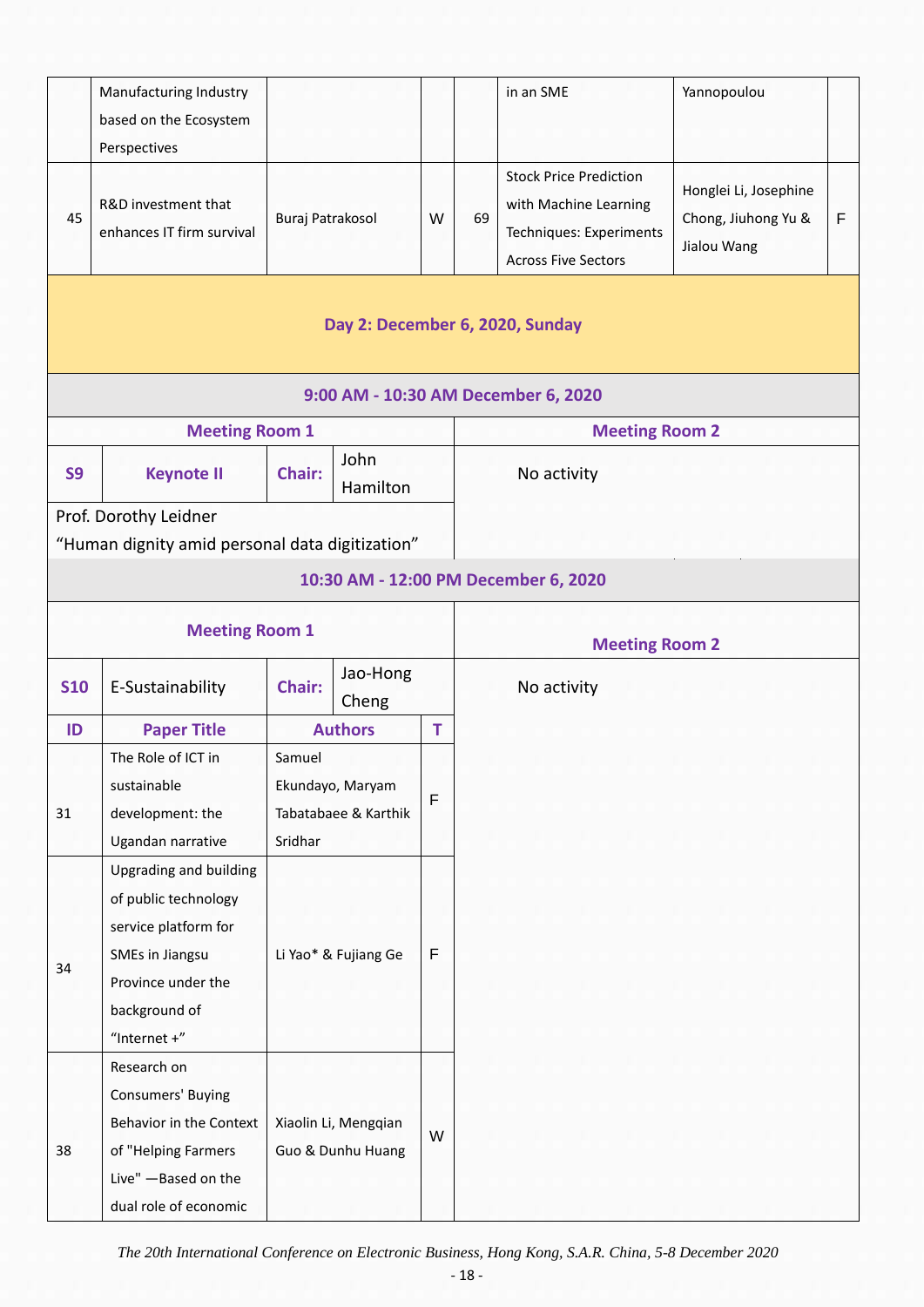rationality and

|            | normative rationality                                                                                         |                      |                                    |   |                       |                                                                                                                                                                     |                                                       |                    |    |
|------------|---------------------------------------------------------------------------------------------------------------|----------------------|------------------------------------|---|-----------------------|---------------------------------------------------------------------------------------------------------------------------------------------------------------------|-------------------------------------------------------|--------------------|----|
|            |                                                                                                               |                      | 2:00 PM - 3:30 PM December 6, 2020 |   |                       |                                                                                                                                                                     |                                                       |                    |    |
|            | <b>Meeting Room 1</b>                                                                                         |                      |                                    |   | <b>Meeting Room 2</b> |                                                                                                                                                                     |                                                       |                    |    |
| <b>S11</b> | COVID-19 Issue                                                                                                | <b>Chair:</b>        | <b>Tzushan Tseng</b>               |   | <b>S12</b>            | E-Commerce                                                                                                                                                          | Mathupayas<br><b>Chair:</b><br>Thongmak               |                    |    |
| ID         | <b>Paper Title</b>                                                                                            |                      | <b>Authors</b>                     | т | ID                    | <b>Paper Title</b>                                                                                                                                                  |                                                       | <b>Authors</b>     | т  |
| 26         | Cross sectoral<br>cooperation during the<br>COVID-19 crisis                                                   |                      | Hua Guo & Baiyi Hou                | A | $\overline{4}$        | Website Quality of<br>Listed Companies: A<br>Comparison between<br><b>SMEs and Large Firms</b>                                                                      | Mathupayas<br>Thongmak & Winai<br>Nadee               |                    | W  |
| 54         | Lessons of COVID-19<br>Pandemic on Cross<br>Border e-Commerce<br>and Suggestions                              | <b>Tzushan Tseng</b> |                                    | F | 21                    | <b>Customer Classification</b><br>and Service Quality<br><b>Evaluation of Online</b><br><b>Education Platform</b>                                                   | Jinjing Li, Yongzhong<br>Yang & Baibokonov<br>Doszhan |                    | F  |
|            |                                                                                                               |                      |                                    |   | 61                    | E-commerce and<br>Fashion Retail Industry:<br>An Empirical<br>Investigation on the<br>Online Retail Sector in<br>the Gulf Cooperation<br>Council (GCC)<br>Countries | Prakash Rao, Nitin<br>Simha & Shazi Shah<br>Jabeen    |                    | F. |
|            |                                                                                                               |                      | 3:30 PM - 5:00 PM December 6, 2020 |   |                       |                                                                                                                                                                     |                                                       |                    |    |
|            | <b>Meeting Room 1</b>                                                                                         |                      |                                    |   |                       | <b>Meeting Room 2</b>                                                                                                                                               |                                                       |                    |    |
| <b>S13</b> | <b>Keynote III</b>                                                                                            | Chair:               | Ravi Sharma                        |   |                       | No activity                                                                                                                                                         |                                                       |                    |    |
|            | Prof. Christy Cheung<br>"The dark side of social media: The role of<br>technology in social media harassment" |                      |                                    |   |                       |                                                                                                                                                                     |                                                       |                    |    |
|            |                                                                                                               |                      | 5:00 PM - 6:30 PM December 6, 2020 |   |                       |                                                                                                                                                                     |                                                       |                    |    |
|            | <b>Meeting Room 1</b>                                                                                         |                      |                                    |   |                       | <b>Meeting Room 2</b>                                                                                                                                               |                                                       |                    |    |
| <b>S14</b> | E-Collaboration                                                                                               | <b>Chair:</b>        | Carl-Philipp<br><b>Beichert</b>    |   | <b>S15</b>            | <b>Behavioral Issue</b>                                                                                                                                             | Chair:                                                | Honglei Li         |    |
| ID         | <b>Paper Title</b>                                                                                            |                      | <b>Authors</b>                     | T | ID                    | <b>Paper Title</b>                                                                                                                                                  |                                                       | <b>Authors</b>     | T. |
| 32         | <b>Collaborative Platform</b><br><b>Empowerment: Case</b><br>Study in the Digital<br>Transformation of the    | Hung                 | Chia-Yu Jih & Wei-Hsi              | F | 14                    | Calm my headspace:<br>Motivations and<br>barriers for adoption<br>and usage of                                                                                      | Deepak Saxena                                         | Mackenzie Kellen & | F  |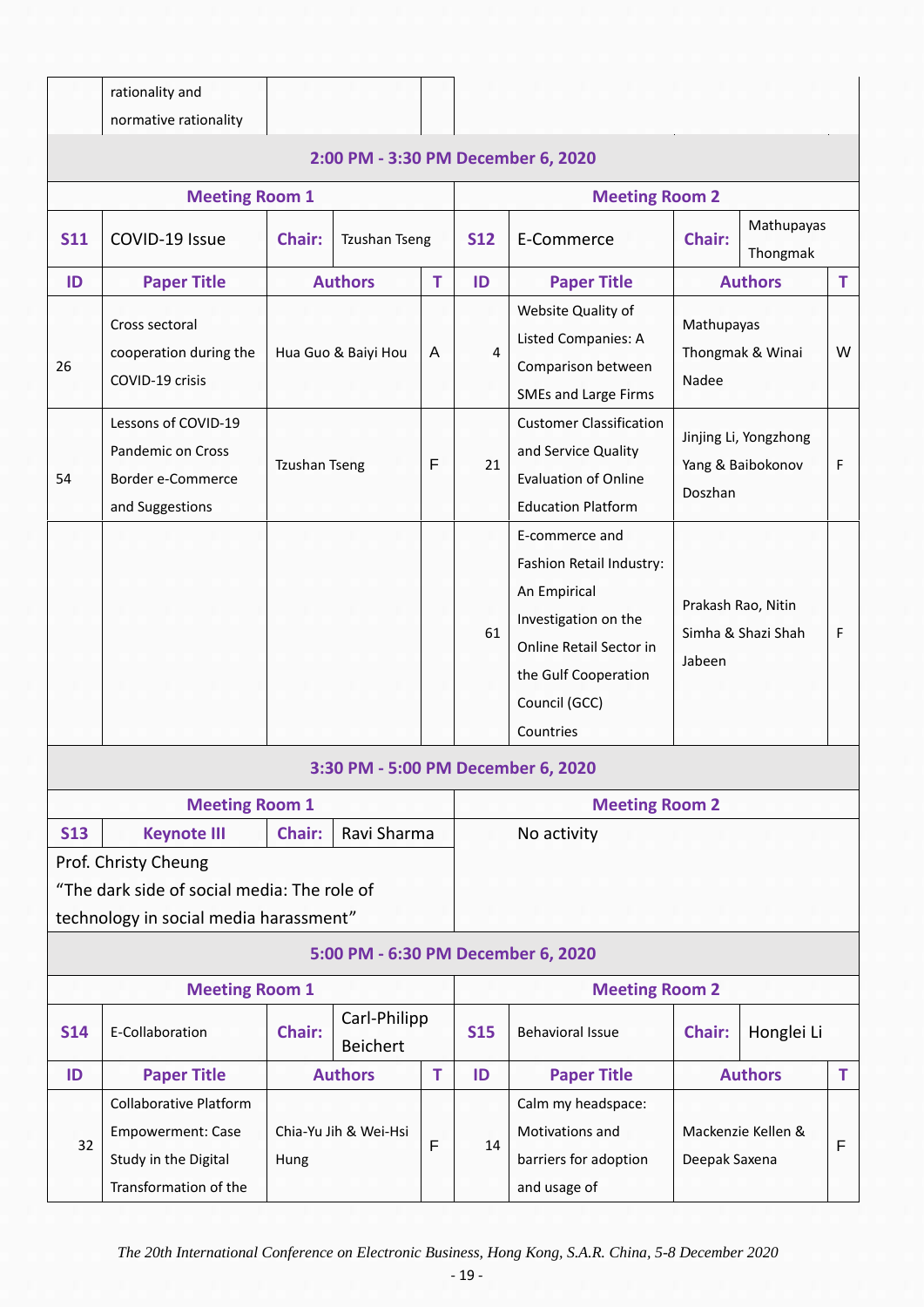|            | <b>Interior Design</b>       |                    |                       |   |                       | meditation apps during              |                       |    |  |
|------------|------------------------------|--------------------|-----------------------|---|-----------------------|-------------------------------------|-----------------------|----|--|
|            | Industry                     |                    |                       |   |                       | times of crisis                     |                       |    |  |
|            | <b>Regional Cooperative</b>  |                    |                       |   |                       | <b>User Resistance</b>              |                       |    |  |
|            | Innovation in the            | Wanying Li, Jin'E  |                       |   |                       | Behavior in the                     | Peilei Fu, Hongjiao   |    |  |
| 46         | Guangdong-Hong               |                    | Jiang, Haiyun Qiu &   | F | 17                    | Post-implementation                 | Fu, Liang Zhou & Ying | F. |  |
|            | Kong- Macau Greater          | Yichang Hao        |                       |   |                       | Stage of a Hospital                 | Zhao                  |    |  |
|            | <b>Bay Area</b>              |                    |                       |   |                       | <b>Information System</b>           |                       |    |  |
|            |                              |                    |                       |   |                       | <b>Constructing National</b>        |                       |    |  |
|            | Guidance in the              |                    |                       |   |                       | <b>Identity Education</b>           |                       |    |  |
|            | network jungle: a            |                    | Johannes Trenkle &    |   |                       | through Online                      | Erhui Shao & Honglei  |    |  |
| 50         | typology of<br>inter-company |                    |                       | F | 68                    | Platform: A Case Study              |                       | A  |  |
|            |                              |                    | Carl-Philipp Beichert |   |                       | of Discovery Education              | Li                    |    |  |
|            | innovation networks          |                    |                       |   |                       | for Primary Schools in              |                       |    |  |
|            |                              |                    |                       |   |                       | UK                                  |                       |    |  |
|            |                              |                    |                       |   |                       | 9:00 AM - 10:30 AM December 7, 2020 |                       |    |  |
|            | <b>Meeting Room 1</b>        |                    |                       |   | <b>Meeting Room 2</b> |                                     |                       |    |  |
| <b>S16</b> | Al                           | Chair:             | Cooper C.Y. Ku        |   |                       | No activity                         |                       |    |  |
| ID         | <b>Paper Title</b>           |                    | <b>Authors</b>        | T |                       |                                     |                       |    |  |
|            | Dynamic perturbation         |                    |                       |   |                       |                                     |                       |    |  |
|            | grasshopper                  |                    | Yu Li, Xuechen Tu &   |   |                       |                                     |                       |    |  |
| 16         | optimization algorithm       |                    |                       | F |                       |                                     |                       |    |  |
|            | for engineering design       | Jingsen Liu        |                       |   |                       |                                     |                       |    |  |
|            | problems                     |                    |                       |   |                       |                                     |                       |    |  |
|            | A Two-stage Real-time        | Jiaxin Liu, Jiaxin |                       |   |                       |                                     |                       |    |  |
| 22         | <b>Prediction Method For</b> |                    | Huang, Ruyun Chen,    | F |                       |                                     |                       |    |  |
|            | Multiplayer Shooting         |                    | Tianchang Liu & Liang |   |                       |                                     |                       |    |  |
|            | E-sports                     | Zhou               |                       |   |                       |                                     |                       |    |  |
|            |                              |                    |                       |   |                       |                                     |                       |    |  |
|            | The Design of                |                    |                       |   |                       |                                     |                       |    |  |
| 63         | <b>Intelligent Cleaning</b>  | & Lijun Xu         | Shengzan Yan, Ye Jian | F |                       |                                     |                       |    |  |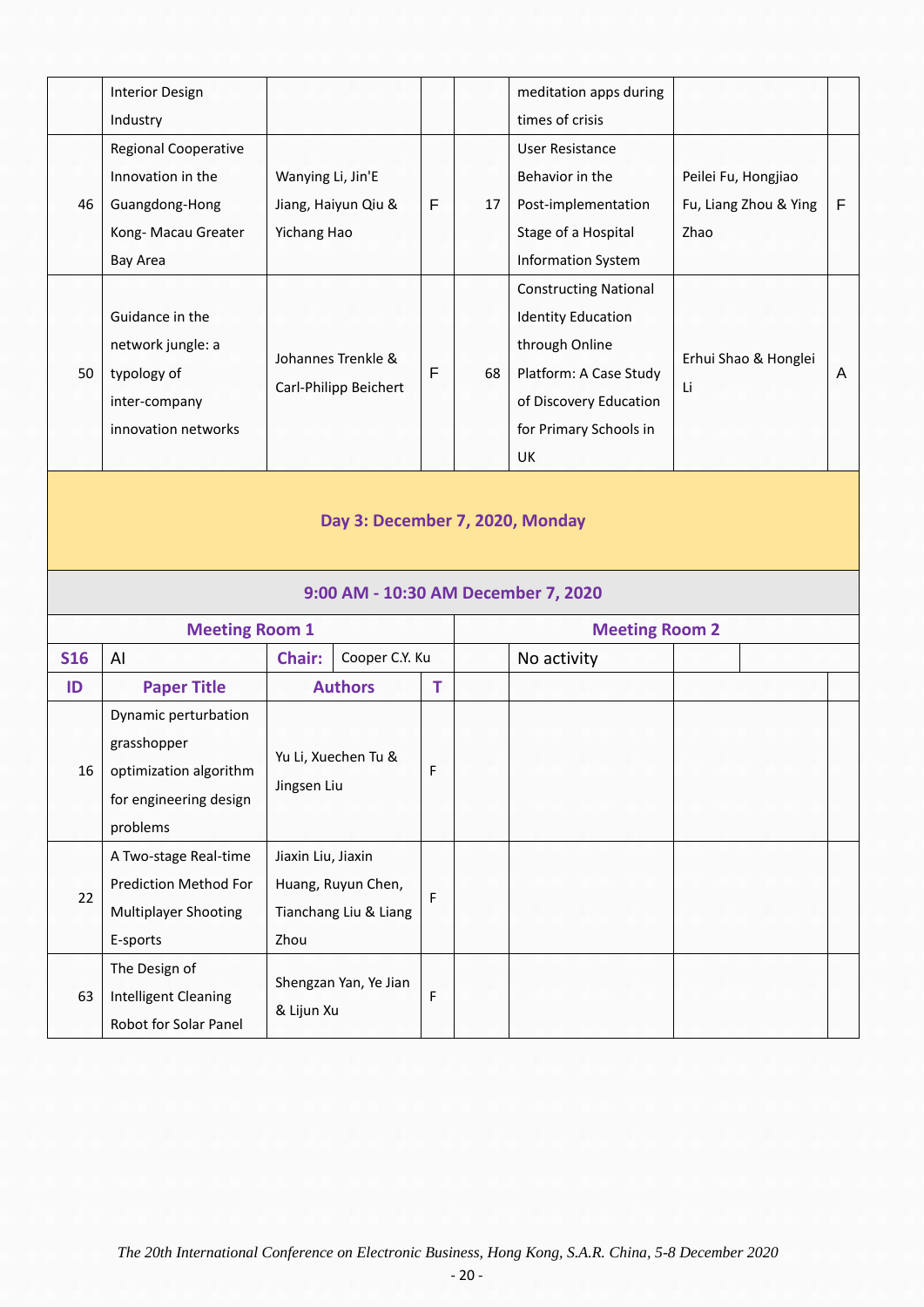| 10:30 AM - 12:00 PM December 7, 2020                |                                                                                           |                                    |                       |            |                         |                                    |                                                        |                |             |  |  |  |  |
|-----------------------------------------------------|-------------------------------------------------------------------------------------------|------------------------------------|-----------------------|------------|-------------------------|------------------------------------|--------------------------------------------------------|----------------|-------------|--|--|--|--|
| <b>Meeting Room 1</b>                               |                                                                                           |                                    |                       |            | <b>Meeting Room 2</b>   |                                    |                                                        |                |             |  |  |  |  |
| <b>S17</b>                                          | <b>Keynote IV</b>                                                                         | Albert Huang<br><b>Chair:</b>      |                       |            | No activity             |                                    |                                                        |                |             |  |  |  |  |
|                                                     | Prof. Fred Phillips                                                                       |                                    |                       |            |                         |                                    |                                                        |                |             |  |  |  |  |
| "Publishing in Technological Forecasting and Social |                                                                                           |                                    |                       |            |                         |                                    |                                                        |                |             |  |  |  |  |
| Change: Then and now"                               |                                                                                           |                                    |                       |            |                         |                                    |                                                        |                |             |  |  |  |  |
|                                                     | 2:00 PM - 3:30 PM December 7, 2020                                                        |                                    |                       |            |                         |                                    |                                                        |                |             |  |  |  |  |
| <b>Meeting Room 1</b>                               |                                                                                           |                                    |                       |            |                         | <b>Meeting Room 2</b>              |                                                        |                |             |  |  |  |  |
|                                                     |                                                                                           |                                    |                       |            |                         |                                    |                                                        |                |             |  |  |  |  |
| <b>S18</b>                                          | COVID-19 Issue<br>Chair:                                                                  |                                    | Rotchanakitu<br>mnuai |            | <b>S19</b>              | E-Education                        | Ravi Sharma<br><b>Chair:</b>                           |                |             |  |  |  |  |
| ID                                                  | <b>Paper Title</b>                                                                        |                                    | <b>Authors</b>        |            | ID                      | <b>Paper Title</b>                 | <b>Authors</b>                                         |                | T           |  |  |  |  |
|                                                     |                                                                                           | Roberto Louis                      |                       |            |                         | <b>Experiential Learning</b>       |                                                        |                |             |  |  |  |  |
| 3                                                   | <b>Prediction Markets: A</b>                                                              | Forestal, Anboli                   | F                     | 5          | through Role-Playing in | Mathupayas<br>Thongmak             |                                                        | F.             |             |  |  |  |  |
|                                                     | systematic review and                                                                     | Elangovan & Peng                   |                       |            | the Digital Technology  |                                    |                                                        |                |             |  |  |  |  |
|                                                     | meta-analysis                                                                             | Cheng Zhang                        |                       |            | for Business Course     |                                    |                                                        |                |             |  |  |  |  |
|                                                     |                                                                                           |                                    |                       |            |                         | Exploration of                     |                                                        |                |             |  |  |  |  |
|                                                     |                                                                                           |                                    |                       |            |                         | Innovation and                     | Xiao Bai, Huimin Xie,<br>Yuxin Leng & Peiying<br>Huang |                |             |  |  |  |  |
|                                                     |                                                                                           |                                    |                       |            |                         | Entrepreneurship                   |                                                        |                |             |  |  |  |  |
|                                                     | Thamer Alshammari,<br>Citizens' adoption of<br>Chris Messom & Yen<br>digital technologies |                                    |                       |            |                         | <b>Education Path for</b>          |                                                        |                |             |  |  |  |  |
| 53                                                  |                                                                                           |                                    |                       | W          | 47                      | College Students: A                |                                                        |                | $\mathsf F$ |  |  |  |  |
|                                                     | during Covid-19                                                                           | Cheung                             | Case Study in the     |            |                         |                                    |                                                        |                |             |  |  |  |  |
|                                                     |                                                                                           |                                    |                       |            |                         | Guangdong-Hong                     |                                                        |                |             |  |  |  |  |
|                                                     |                                                                                           |                                    |                       |            |                         | Kong-Macao Greater                 |                                                        |                |             |  |  |  |  |
|                                                     |                                                                                           |                                    |                       |            | Bay Area.               |                                    |                                                        |                |             |  |  |  |  |
|                                                     |                                                                                           |                                    |                       |            |                         | <b>Issues of Artificial</b>        |                                                        |                |             |  |  |  |  |
|                                                     | Revisit B2C                                                                               |                                    |                       | W          | 60                      | Intelligence Design                | Lijun Xu, Jianjun Hou,<br>Zhe Chen & Jun Gao           |                |             |  |  |  |  |
| 66                                                  | <b>E-Commerce Success</b>                                                                 | Siriluck                           | Talents Training in   |            |                         | $\mathsf F$                        |                                                        |                |             |  |  |  |  |
|                                                     | Factors under the                                                                         | Rotchanakitumnuai                  | Applied Undergraduate |            |                         |                                    |                                                        |                |             |  |  |  |  |
|                                                     | COVID-19 Pandemic                                                                         |                                    | Universities          |            |                         |                                    |                                                        |                |             |  |  |  |  |
|                                                     |                                                                                           |                                    |                       |            |                         | 3:30 PM - 5:00 PM December 7, 2020 |                                                        |                |             |  |  |  |  |
| <b>Meeting Room 1</b>                               |                                                                                           |                                    |                       |            | <b>Meeting Room 2</b>   |                                    |                                                        |                |             |  |  |  |  |
| <b>S20</b>                                          | Timon C. Du<br>AI<br>Chair:                                                               |                                    |                       | <b>S21</b> | Big Data & EC           | Peter<br><b>Chair:</b>             |                                                        |                |             |  |  |  |  |
|                                                     |                                                                                           |                                    |                       |            |                         |                                    |                                                        | Ractham        |             |  |  |  |  |
| ID                                                  | <b>Paper Title</b>                                                                        | <b>Authors</b>                     |                       | T          | ID                      | <b>Paper Title</b>                 |                                                        | <b>Authors</b> | T.          |  |  |  |  |
|                                                     | <b>Bionic Product Design</b>                                                              | Xin Liu, Wen Zhang &<br>Qiulu Zhou |                       | F          |                         | (Best Paper Awardee)               | Wei Hsiu Weng                                          |                |             |  |  |  |  |
| 27                                                  | of Smart Home Robots                                                                      |                                    |                       |            |                         | <b>Impacts of Competitive</b>      |                                                        |                | F           |  |  |  |  |
|                                                     | for the Urban Youth                                                                       |                                    |                       |            | 11                      | <b>Uncertainty and Supply</b>      |                                                        |                |             |  |  |  |  |
|                                                     |                                                                                           |                                    |                       |            |                         | Chain Competence on                |                                                        |                |             |  |  |  |  |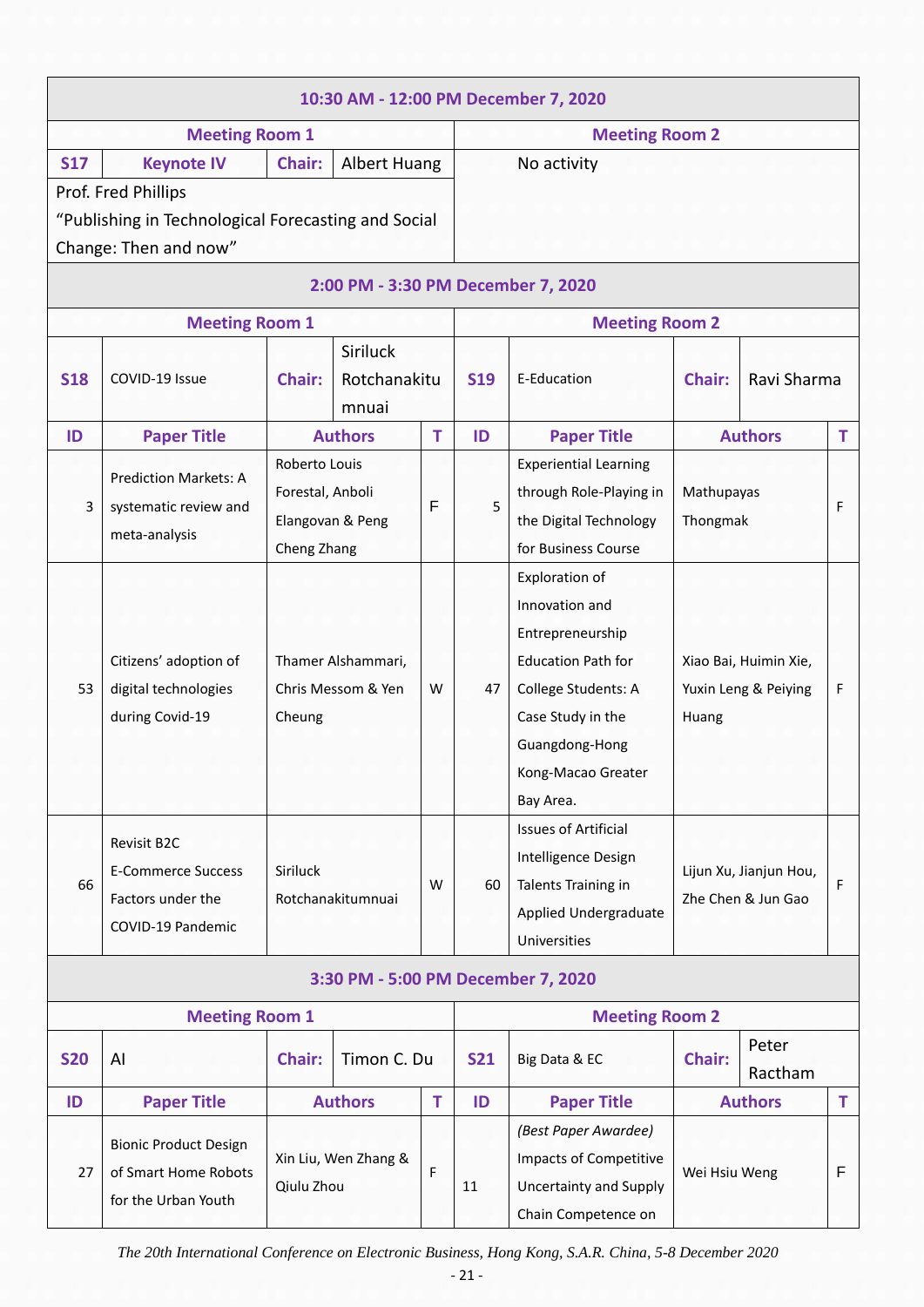|            |                                                                                            |                                               |  |   |                | <b>Big Data Analytics</b><br><b>Utilization: An</b><br><b>Information Processing</b><br>View                |                                                |  |             |
|------------|--------------------------------------------------------------------------------------------|-----------------------------------------------|--|---|----------------|-------------------------------------------------------------------------------------------------------------|------------------------------------------------|--|-------------|
| 28         | <b>Application of Artificial</b><br>Intelligence Technology<br>in Baby Stroller Design     | Hou Jianjun & Xu<br>Lijun                     |  | F | 43             | Users' perceived<br>beliefs from the<br>perspective of review<br>components                                 | Qiong Jia, Huizhou<br>Jiao & Li Yuxuan         |  | F           |
| 40         | Design Method of<br>Intelligent Furniture                                                  | Jie Wang & Chang Lu                           |  | F | 44             | The Influence of<br>Pinduoduo<br>Group-buying Mode on<br>Consumers' Impulse<br><b>Buying</b>                | Jiali Cai, Xiaolin Li,<br>You Li & Sujuan Song |  | F           |
|            |                                                                                            |                                               |  |   |                | 5:00 PM - 6:30 PM December 7, 2020                                                                          |                                                |  |             |
|            | <b>Meeting Room 1</b>                                                                      |                                               |  |   |                | <b>Meeting Room 2</b>                                                                                       |                                                |  |             |
| <b>S22</b> | E-Innovation                                                                               | Yichuan<br><b>Chair:</b><br>Wang              |  |   | <b>S23</b>     | E-Commerce                                                                                                  | Elena<br><b>Chair:</b><br>Vitkauskaitė         |  |             |
| ID         | <b>Paper Title</b>                                                                         | <b>Authors</b>                                |  | T | ID             | <b>Paper Title</b>                                                                                          | <b>Authors</b>                                 |  | T           |
| 15         | (Best Paper Awardee)<br><b>Personalized Music</b><br>Recommendation<br>Based on Style Type | Yixi Li, Mandie Liu, Fu<br>He & Liangqiang Li |  | F | $\overline{7}$ | Does COO Matter in<br>Value Co-creation of<br>Cross-border<br>E-commerce?                                   | Yan Ni, Zhen Qin* &<br>Shumin Lv               |  | F           |
| 30         | Re-Think Insurance: A<br>New Perspective of<br>InsureTech                                  | Julian Yu & Benjamin<br>Yen                   |  | F | 42             | What Factors Influence<br>Customers' Purchase<br>Intentions in<br><b>Travel-related Social</b><br>Commerce? | Jin Guo, Shan Shan &<br>Yulei Li               |  | $\mathsf F$ |
| 55         | An Integrated<br><b>Computer Vision Based</b><br>OOH Audience<br><b>Measurement System</b> | Jialou Wang, Honglei<br>Li & Shan Shan        |  | W | 67             | Comparative Study of<br><b>Business Models of</b><br><b>Bikesharing Services</b>                            | Elena Vitkauskaitė &<br>Eglė Vaičiukynaitė     |  | $\mathsf F$ |